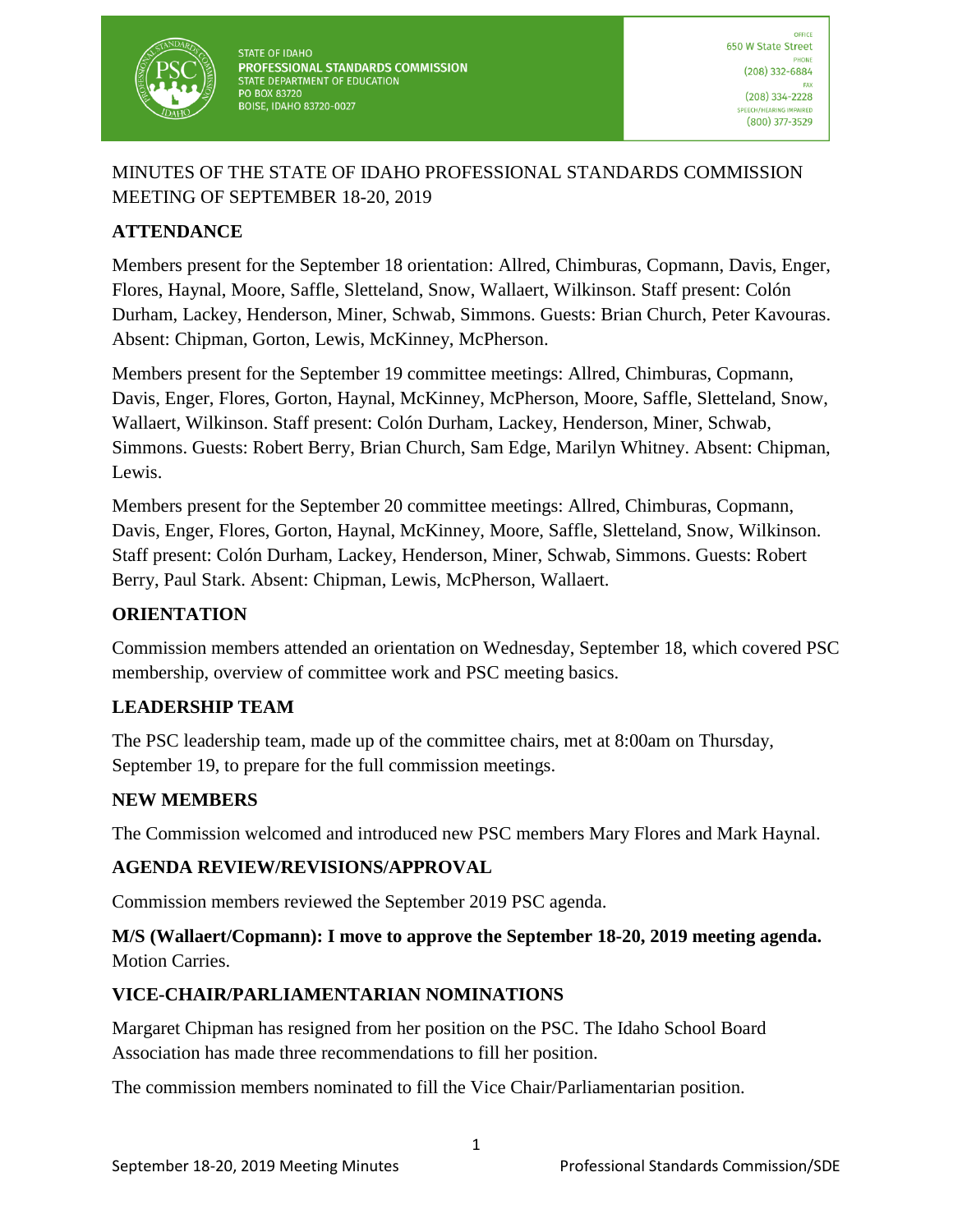

# **M/S (Gorton/Allred): I nominate Mike Wilkinson for the position of Vice Chair of the Professional Standards Commission.**

# **M/S (Wallaert/Snow): I nominate Topher Wallaert for the position of Vice Chair of the Professional Standards Commission.**

The commission discussed having the Vice Chair position also act as the Parliamentarian for the 2019-2020 PSC meeting year.

# **M/S (Snow/Gorton): I move that the PSC for this year has the Vice Chair be the Parliamentarian.**

Commission members took a paper vote on Friday, September 20, voting in Mike Wilkinson as the new PSC Vice Chair and Parliamentarian.

# **2018-2019 PROFESSIONAL STANDARDS COMMISSION ANNUAL REPORT REVIEW/APPROVAL**

Chief Certification Officer and PSC Administrator Lisa Colón Durham presented the 2018-2019 Annual Report to commission members.

Colón Durham reminded the members that the PSC is a recommending body, all approved items will be taken to the State Board of Education for final approval.

Colón Durham summarized that the PSC consists of 18 members nominated by respective stakeholders and that there are four standing committees: Authorizations, Budget, Executive and Standards.

# Authorizations Committee:

Authorization Types:

- Emergency Provisional Certificates: For individuals that have one-year emergency certificates, not looking to get certified
- Content Specialist: People are getting initial certification, do not already hold a teaching certificate
- Pupil Service Staff: Must have master's degree, to add service staff certificate
- Teacher to New Certificate: Already has one type of certificate, wanting to add a new type of certificate
- Teacher to New Endorsement: already has the certificate of choice just adding a new content area

Total of 885 Alternate Authorizations approved. Number of Authorizations as follows: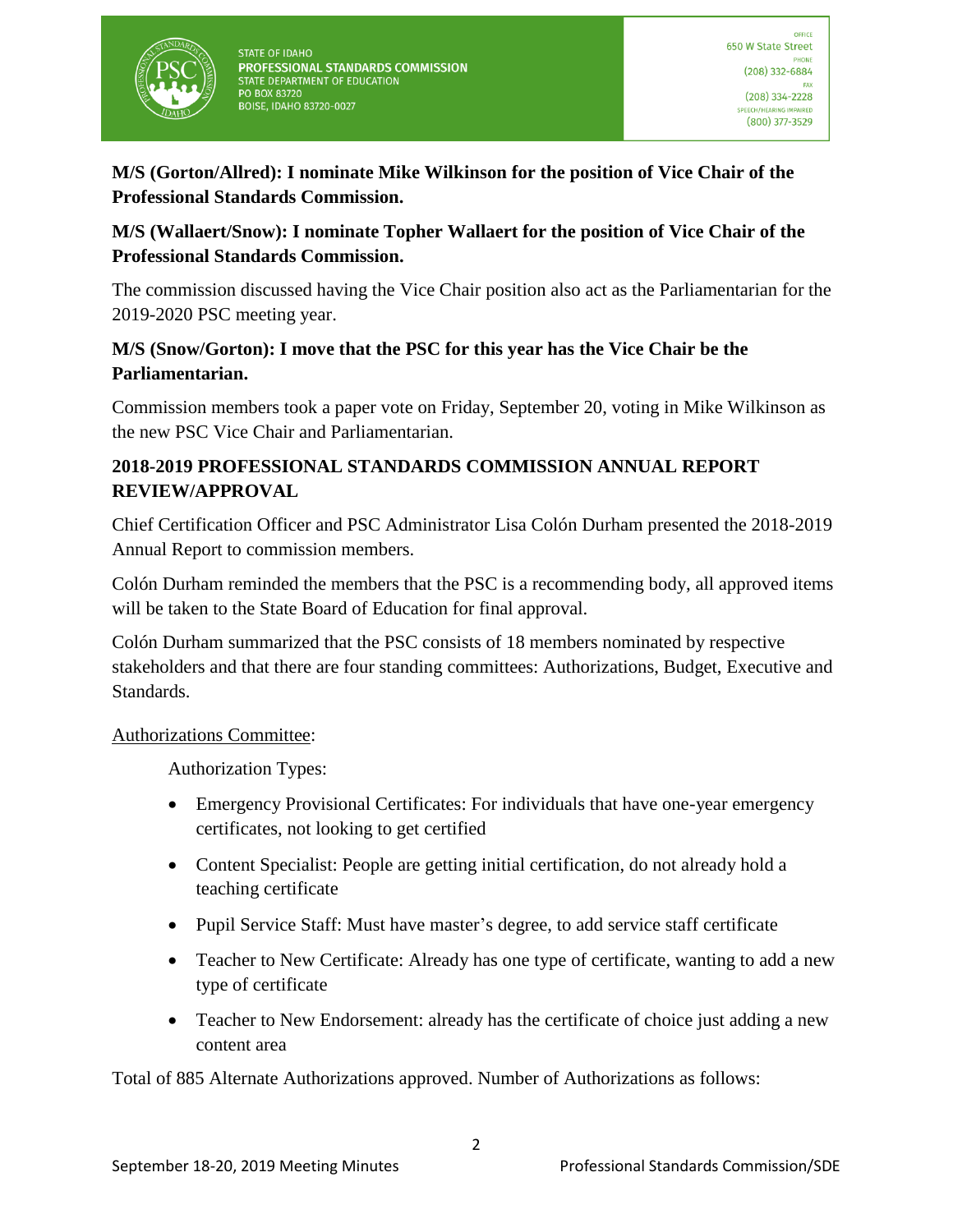

- Content Specialist 527
- Emergency Provisional Certificate 89
- Pupil Service Staff  $-3$
- Teacher to New Certificate  $-42$
- Teacher to New Endorsement  $-224$

#### Executive Committee:

Charged statutorily with disciplining certificates for educator misconduct. The PSC received 80 written complains of alleged educator ethical misconduct, of which 33 cases were opened. There were 36 cases closed due to one of the following:

- 25 cases probable cause found with disciplinary action taken
- 11 cases no probable cause found
	- o 7 of the 36 cases involved educators who were employed as administrators

All educators are held to the same code of ethics, including those in administrator roles. The PSC staff conducted one educator ethical misconduct hearing during 2018-2019.

Colón Durham explained the difference between two disciplinary actions.

- Voluntary Surrender: Educator gives back certificate; if there are findings that the individual engaged in inappropriate conduct, and applications for certification will be denied
- Revocation (Permanent): Only utilized if an individual has a felony conviction of any crime against a child enumerated in Idaho Code §33-1208

### Standards Committee:

Preparation Standards Reviews: Required for teacher preparation programs to prepare teachers to enter the profession properly equipped. The PSC is required to review 20% every year, to remain up to date with best practices and new research. The following were reviewed in 2018-2019:

- Blended Early Childhood Education/Early Childhood Special Education
- English Language Arts
- School Counselor
- School Psychologist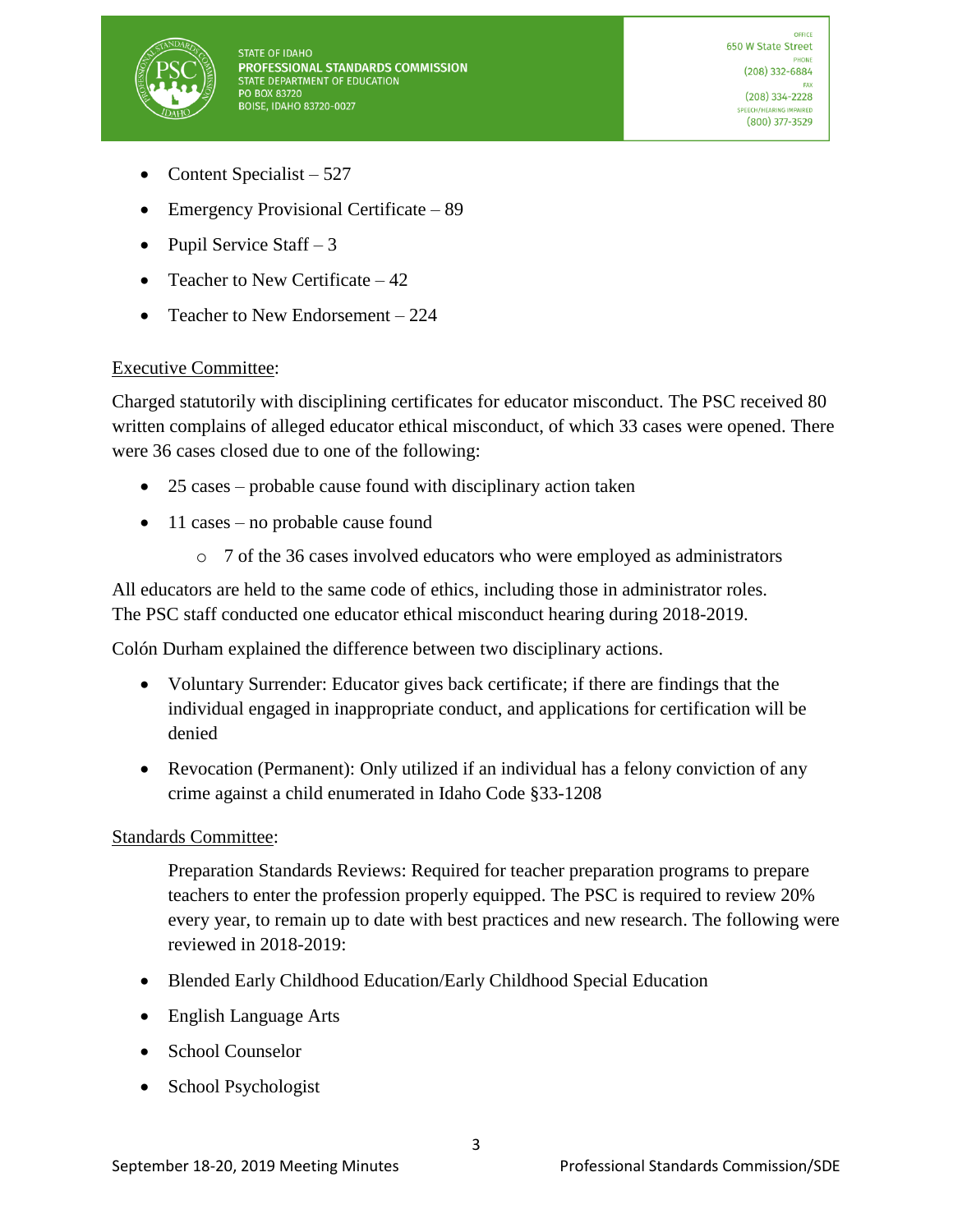

- School Social Worker
- Special Education
	- o Blind and Visual Impair
	- o Deaf/Hard of Hearing
	- o Exceptional Child Generalist

Educator Preparation Program Reviews: review teams and State Department of Education (SDE) staff visit those entities to review educator preparation programs and ensure that the preparation programs meet the standards. The following programs were reviewed during 2018-2019:

- College of Idaho Full Unit Program Review
- Northwest Nazarene University Focused Visit
- Brigham Young University Full Unit Program Review
- Idaho State University Focused Visit

College and Universities have the option to offer new teacher preparation programs, expanding the Teacher Pipeline and giving educators more options. During 2018-2019, the following programs were reviewed and approved by the State Board of Education:

- Lewis Clark State College Non-Traditional Educator Preparation Program
	- o With the addition of this new program, Idaho now has four non-traditional routes: Lewis Clark State College, American Board for Certification of Teacher Excellence (ABCTE), Teach for America, and College of Southern Idaho.
- College of Idaho Mathematics
- Northwest Nazarene University Computer Science

# **M/S (Enger/Copmann): I move to approve the Professional Standards Commission 2018- 2019 Annual Report and Submit to the State Board of Education for approval.** Motion Carries.

Colón Durham will be presenting the Annual Report at the December 2019 State Board of Education meeting.

### **PROCEDURES MANUAL REVISIONS**

Chair Kathy Davis suggested that the manual be reviewed during committee work and discussion and motion will occur on the last day of the meeting, Friday, September 20.

Committees reviewed the procedures manual and suggested these changes: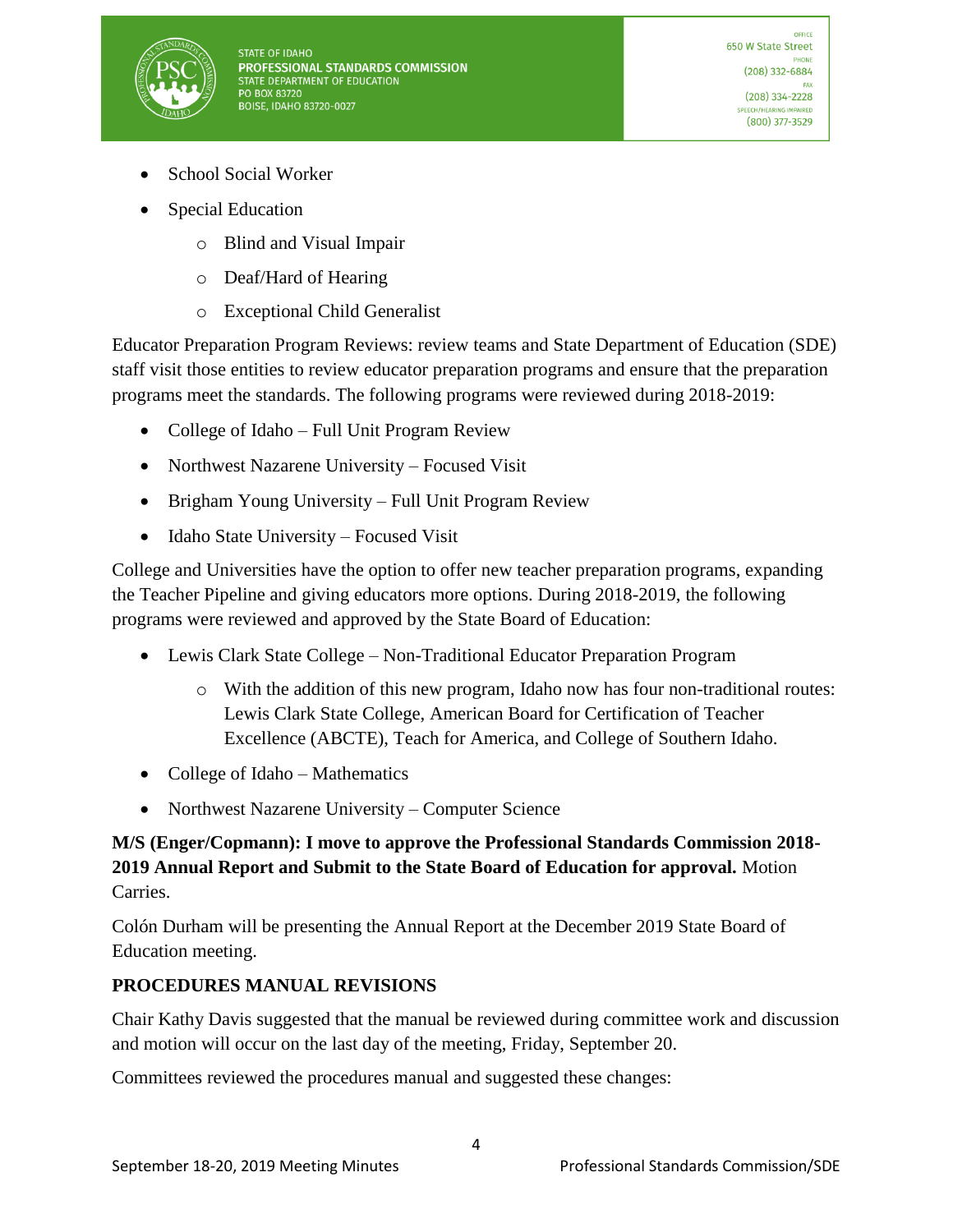

- Organize the table of contents, creating groupings by committees
- Under "Agenda for PSC": send the agenda three days before the meeting date
- Under "PSC Action": Educator Preparation Program, added Review Manual
- Under "Alternative Authorization": Included the emergency provisional change, by June meeting incomplete applications will be marked not approved. Apps received after the January meeting will not be considered unless it's due to loss of teacher
- Under "Executive": Added the process the executive committee goes though
- Colón Durham proposed to delete the Appendix at the end, PSC agrees

# **M/S (McKinney/Wilkinson): I move to approve the recommended changes to the PSC procedures manual with noted changes.** Motion Carries.

### **WORKING PLAN**

Chair Kathy Davis reflected on the PSC working plan. Each committee has objectives and goals to meet that should be reviewed each year. The working plan was approved at its June 2019 meeting for the 2019-2020 year. Members will report to their associations, as well as provide a report to the PSC from their associations.

### **STATE BOARD/TASK FORCE REPORT**

Guest Marilyn Whitney, Deputy Superintendent, Communications and Policy provided an overview of the work of the Governor's K-12 Education Task Force.

Task Force recommendations have not been finalized at this time, but committees are busy working to finalize those to bring forward by November 4, 2019.

The task force was organized around K-3 literacy and college and career readiness.

There are four committees:

### • **Rural and Underserved Committee**

- o How do we help the districts share services and collaborate?
- o How do we help rural schools/areas with college and career readiness?
	- Start and participate in CTE programs (No recommendations yet on how to do that)
	- **Exercise 1** Insuring that all students have access to the support they need for college
- o All day kindergarten and early literacy
	- Many districts are moving to all-day kindergarten
	- Kindergarten is not mandatory in the state of Idaho
	- How do we ensure that all districts have the opportunity to offer all-day kindergarten if that is what they want?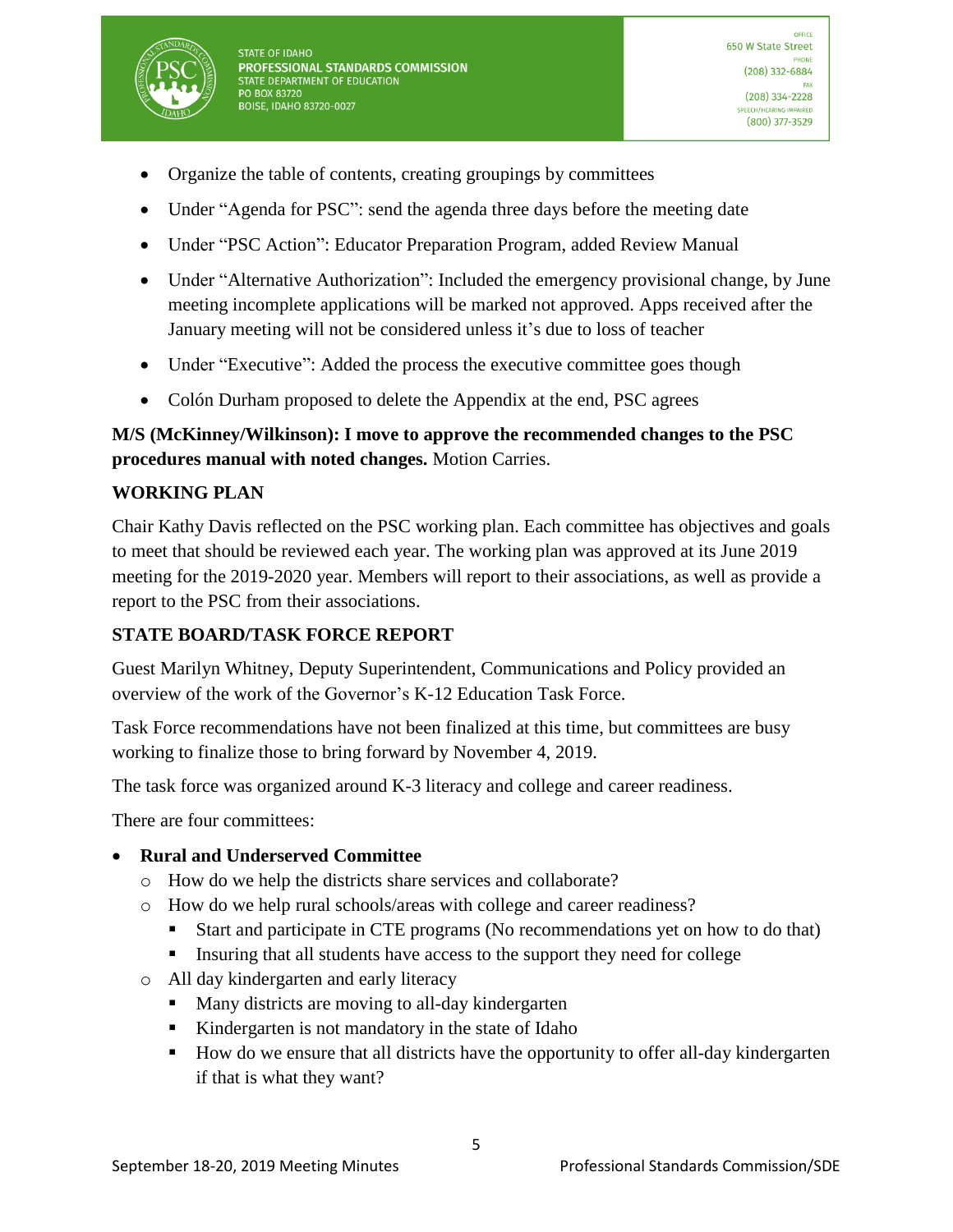

The committees have had lots of discussion about pre-K and the state's role in that. Many districts are providing it through grants and local support. The committees have also had discussions on the opposite end, about moving the drop-out age to 18 and how we can keep kids in school, perhaps by giving them the opportunities for career-focused programs.

# • **Operations Committee**

- o School Safety
	- Would like to develop a certification program that would help schools implement safety; parents could be notified that the school has earned the certification
	- Looking into the standards for resource offers, knowing that not all schools have resource officers
	- Working on standardized emergency protocols to keep all schools across the state on the same page
- o Facilities/Buildings
	- After discussion about how to better fund school facilities, and the local implications of such, the committee decided to give the issue back to the legislature to discuss
- o Support and Wellness
	- How can the state provide support to our teachers, educators and staff around the needs of our students?
	- Social emotional learning for students and teachers
	- Discussion about mental health and self-awareness and how to best deliver what our educators need in these areas

# • **Teacher Pipeline Committee**

- o No recommendations have been made yet
- o Master educator Premium
	- Unpopular program, not all best teachers are applying
	- How can we better provide reward and incentive to our veteran teachers without extensive work?
		- Possibly a third rung on the career ladder
		- Flash Financial bonuses to administrators to reward veteran teachers
		- Increased Salaries
- o Ongoing professional development opportunities for teachers
	- Is the teacher evaluation the best tool for our veteran teachers to refine their practice?
	- **•** Providing new and veteran teachers with mentors

# • **Budget Stability Committee**

- o History of K-12 funding over the last 10 years, during the recession and what has happened since then
	- Where the money has been focused and whether it has it been focused in the right places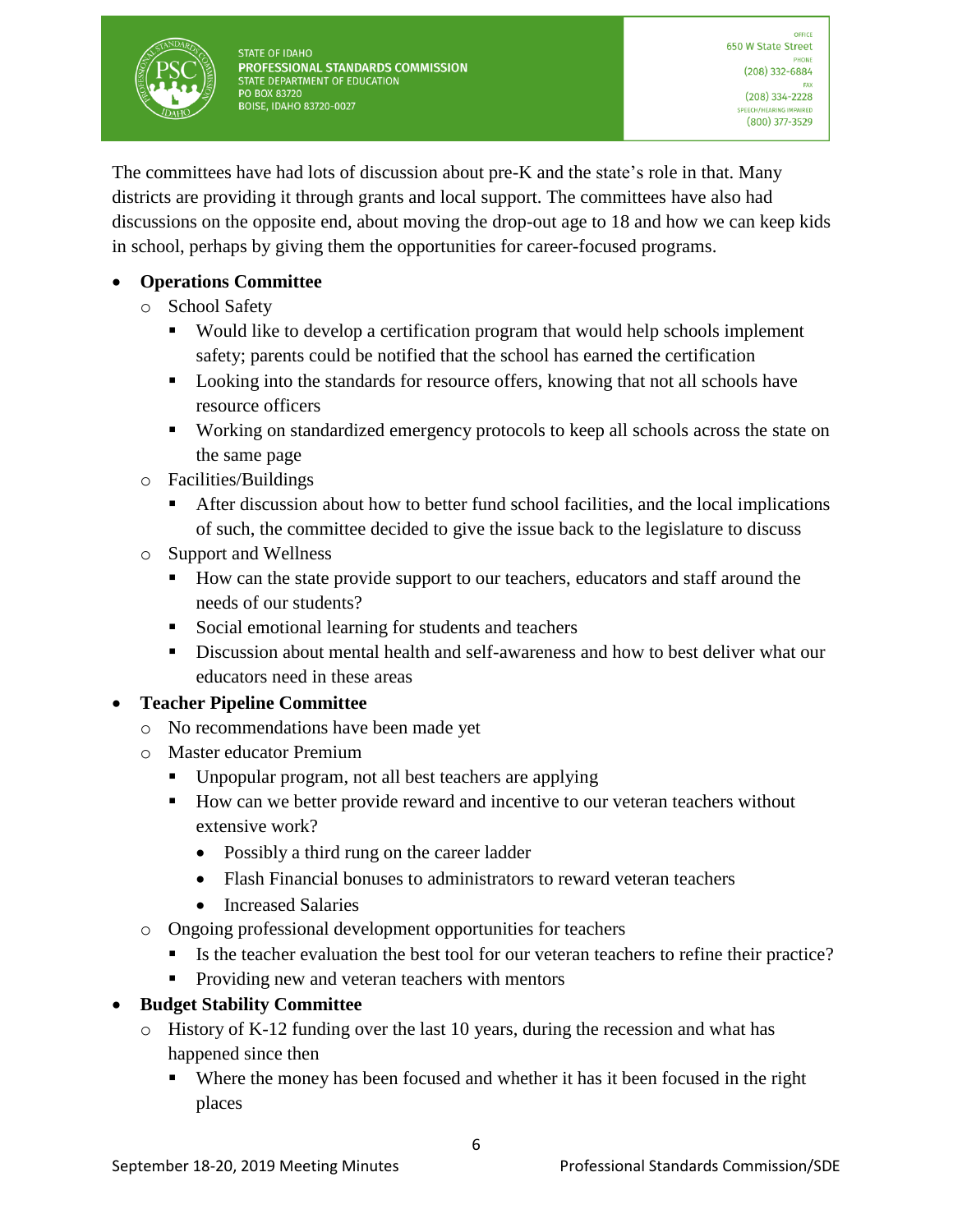

- Cost of recommendations
- Looking at collapsing line items to provide districts with more flexibility. Hopes to not have money tied to so many specific things.
- More local control
- Continue to have room to invest in K-12 Education
- o Revenue
	- The committee chair has brought in all the right people to talk about projected revenue, how is it coming in, how has it been spent in the past and how the state should be thinking about funding education moving forward

The Superintendent's budget recommendation is on hold pending the outcomes of the committees. The entire task force will meet again on October 1, 2019; again, in the middle of October and the final meeting November 4, 2019.

This last legislative session, a funding formula data collection bill (HB293) passed that requires districts to report enrollment data. The Superintendent and staff are attending meetings across the state to determine the best way to report enrollment data for the purpose of an enrollment-based funding formula. Governor Otter's 2013 Task Force had recommended moving from average daily attendance to enrollment, as well as the interim legislative committee. How do we collect that data without unintended consequences? There are still questions around economically disadvantaged and at-risk students that require clarification during the legislative session.

### **Career ladder:**

Governor Little has created a task force to talk about what is next for the career ladder. There has been consensus that the funding should no longer be dumped into one pot going to the districts but retained, maintained, and improved.

### **CONSIDERATION OF REPORT AND CURE**

**M/S (Allred/Snow): I motion to go into executive session under Idaho code** (**74-206**) (**1**)(**d**) (**1**)(**f**). Roll Call: Allred-yes, Chimburas- yes, Chipman- absent, Copmann-yes, Davis- yes, Enger- yes, Flores- yes, Gorton-yes, Haynal-yes, Lewis- absent, McKinney- yes, McPhersonyes, Moore-yes, Saffle- yes, Sletteland-yes, Snow-yes, Wallaert-yes, Wilkinson-yes. Motion carries.

#### **Entered executive session at 10:27AM.**

**M/S (Snow/Wallaert): I move to exit executive session.** Motion carries.

### **Exited executive session at 10:55AM**

**M/S (Copmann/Enger): I move that the commission acknowledge that in its June 20-21, 2019 meeting it entered two executive sessions that did not comply with the Idaho Open Meeting Law and those executive sessions concerned two disciplinary cases it was**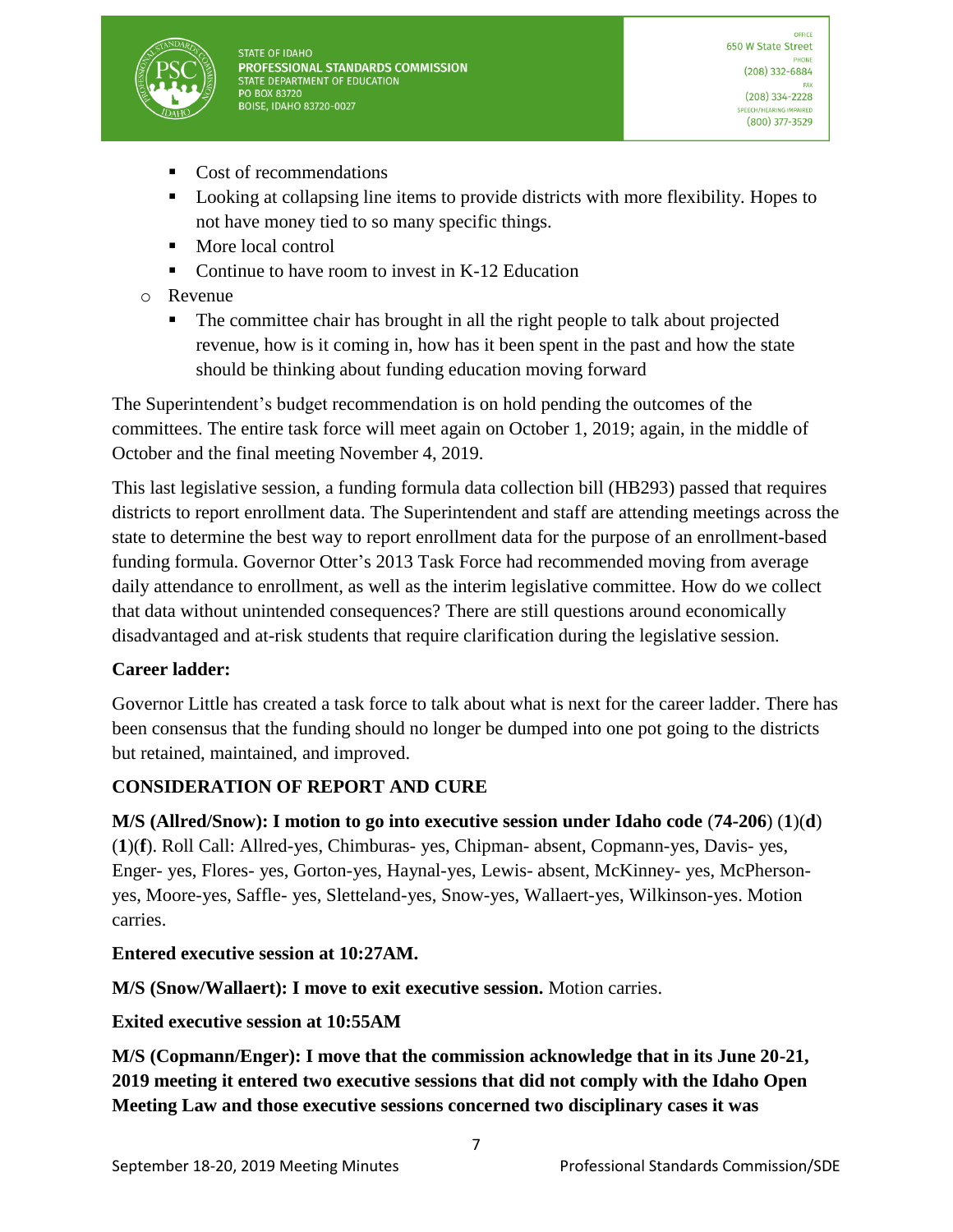

**reviewing. One for case number 21902 and the other for case number 21905. Those executive sessions were not appropriately noticed via a posted agenda. I further move that the commission void the final decisions it made at its June 20-21, 2019 meeting regarding case number 21902 and case number 21905, which followed the executive sessions and to have those cases handled in appropriate manner.** Roll Call: Allred-yes, Chimburas- absent, Chipman- absent, Copmann-yes, Davis- yes, Enger- yes, Flores- yes, Gorton-yes, Haynal-yes, Lewis- absent, McKinney- yes, McPherson-yes, Moore-yes, Saffle- yes, Sletteland-yes, Snowyes, Wallaert-yes, Wilkinson-yes. Motion carries.

### **CONSIDERATION OF STIPULATION/FINAL ORDERS BY FULL COMMISSION**

**M/S (McKinney/Wilkinson): In case number 21916 concerning the certificate of Artur Correia, I move that the Professional Standards Commission accept the proposed stipulation as written and enter the accompanying consent order, which will be effective once signed.** Roll Call: Allred-recused, Chimburas- absent, Chipman- absent, Copmann-yes, Davis- recused, Enger- yes, Flores- yes, Gorton-recused, Haynal-yes, Lewis- absent, McKinneyrecused, McPherson-recused, Moore-yes, Saffle- yes, Sletteland-yes, Snow-yes, Wallaert-yes, Wilkinson-yes. Motion carries.

**M/S (Wallaert/Wilkinson): In case number 21909, concerning the certificate of Ryan Hinton, I move that the Professional Standards Commission accept the proposed stipulation as written and enter the accompanying consent order, which will be effective one signed.** Roll Call: Allred-recused, Chimburas- recused, Chipman- absent, Copmann-yes, Davis- yes, Enger- yes, Flores- yes, Gorton-recused, Haynal-yes, Lewis- absent, McKinneyrecused, McPherson-recused, Moore-yes, Saffle- yes, Sletteland-yes, Snow-yes, Wallaert-yes, Wilkinson-yes. Motion carries.

**M/S (Wilkinson/Wallaert): In case number 21902, concerning the certificate of Steffanie S May, I move that the Professional Standards Commission accept the proposed stipulation as written and enter the accompanying consent order, which will be effective one signed.**  Roll Call: Allred-recused, Chimburas- yes, Chipman- absent, Copmann-yes, Davis- recused, Enger- yes, Flores- yes, Gorton-recused, Haynal-yes, Lewis- absent, McKinney- recused, McPherson-recused, Moore-yes, Saffle- yes, Sletteland-yes, Snow-yes, Wallaert-yes, Wilkinsonyes. Motion carries.

### **COMMISSON MEMBER REPORTS**

In hopes to open two-way communication between the full commission, the members and their constituency groups, each commission member is encouraged to share initiatives or other information from their associations and positive practices happening in their schools or district.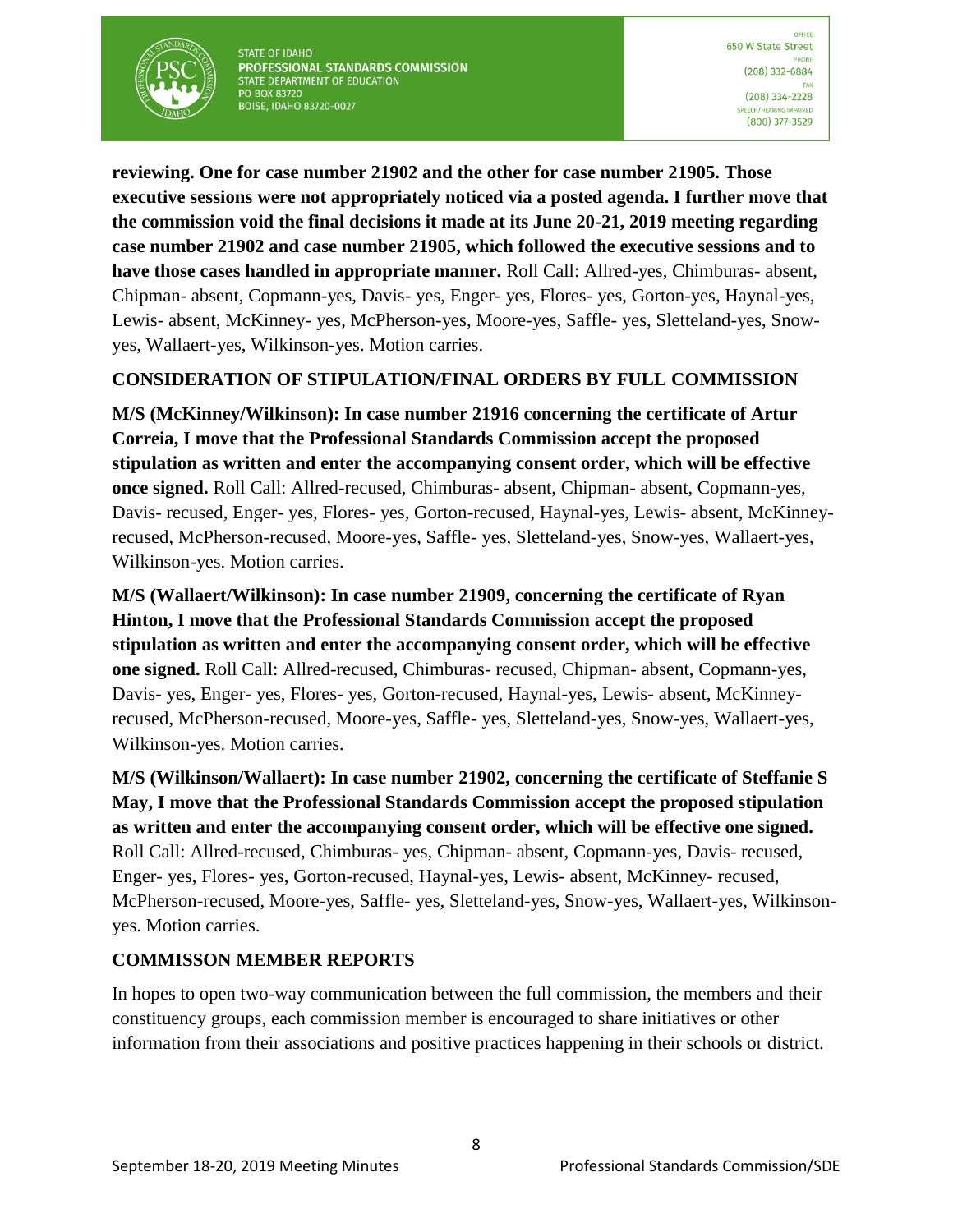

Kathy Davis shared that her district in the last year has expressed interest in educating staff members to become more familiar with ethics and violations to bring awareness of what those are and what the PSC does with that.

Mike Wilkinson shared that he was asked to provide ethics training for their new teachers at orientation. Also, that he is looking into further clarification on school counselors and their certifications.

Mark Haynal shared that Lewis-Clark State College approved a non-traditional teacher preparation program. Helping others like those who are retired from another profession get certification. He is proud of the uniqueness of the program. They insure that their teachers are prepped and mentored when they graduate and go into the fields, holding themselves to meet the standards equal to the traditional programs.

Topher Wallaert shared that Mountain Home school district kindergarten classes have shown major literacy growth. This is the first year that all day kindergarten is in place. And for the first time in over 12 years his building added on two teachers due to the community growth.

Steve Copmann shared that there was a devastating student suicide at his school last year. His school developed social and emotional wellness with the students, educating for behavioral health. The passionate people in their community and on their school, board started a program called "Connect" starting with \$80,000 in donations. They are now up to \$200,000 from donations and thriving. Any student has access to wellness counseling at no cost. There are currently 29 counselors that are in the connect program, delivering tremendous results. They are meeting with local legislators and going to national committees in hopes to further this program to benefit the emotional standing of the students.

Elisa Saffle shared that her district created the "Hope Squad", to help prevent student suicide. Teaching the students to recognize differences and changes in their peers. They have also offered ethics training to all the teachers through Google Classroom and every teacher in her building has been trained on ethics this year.

Peter McPherson shared about the Superintendent of Public Instruction (SOBI) budget. He stated that the Superintendent asked for a 3.5% increase in the education budget. The bulk of that increase will go towards the career ladder and supporting the growth in Idaho. He reported that Ybarra stated that she has reserved the right to change her budget, even though she has not done so in years past. There have been personnel changes at the director level at the State Department of Education. Student Engagement added Dr. Eric Studebaker to replace Matt Carter, and Content and Curriculum added Todd Driver replace Kelly Brady. Some top priorities of the Superintendent are school safety and social-emotional support.

Charlotte McKinney shared about the Master Educator Premium and that she is proud of the level of teachers that we have here in Idaho. The portfolios she was able to review were amazing.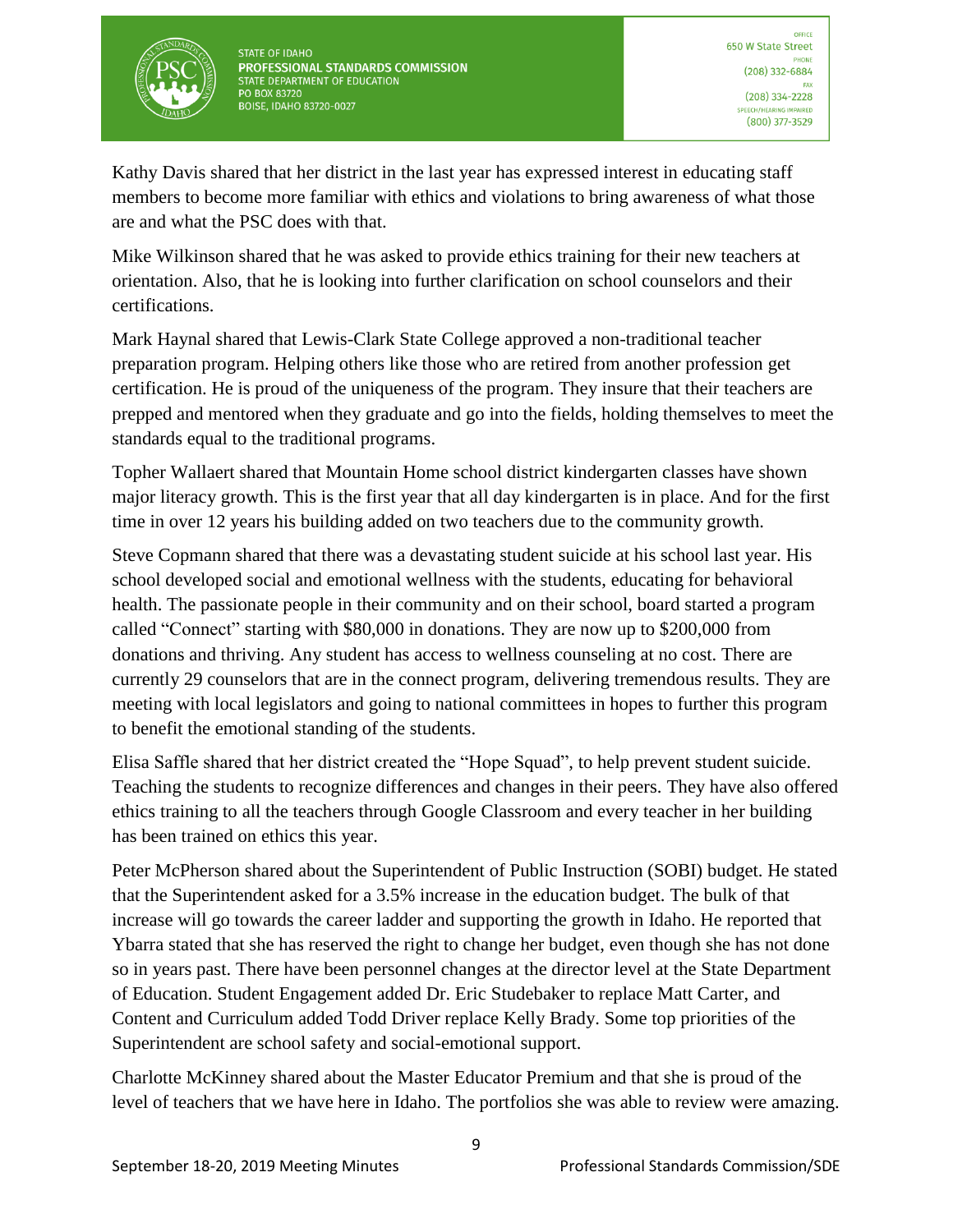

She believes that we do amazing things and we are a great entity and our teachers are doing great work.

Iris Chimburas shared that she has been a teacher over 20 years, assisting with student behavior plans and this is her first year as Dean of Students. She is learning a lot about historical trauma for Native American students and as Dean created a Student Code of Conduct. The document is built upon empowerment and is for preventative purposes, it is not a disciplinary action. Another goal of hers is to get more elders into the school. This is a hard task because of historical trauma in their community. She hopes to revamp the community's views so that they feel comfortable to spend time in the school and provide each teacher with a community mentor. The tribes general counsel and created and action plan for a culturally responsive department, they present to the community on a regular basis. This school year has been fantastic, so much extra support and the students are really enjoying school.

Clara Allred shared that a student teacher who was learning about educator ethics reached out to her to find out how she could get more involved, and in the future, continue her ethics education. She also shared that she spoke with another student teacher who was denied by a school district for her student teaching placement. Clara felt frustrated by this as the state of Idaho is working on better teacher retention, so we shouldn't be turning teachers down for a learning experience.

Kristi Enger shared that the CTE administrator announced retirement. They could be under new leadership come mid-November. The Inspire Cohort had 67 teachers graduate that went through the two-year cohort. They had two sessions of summer academy "boot camp" training for individuals prior to going on to the Inspire program. They had 63 participants in August and another 24 in September. Out of those 40 people are going forward into Inspire.

Mark Gorton shared that Idaho Ed News released an article announcing that Mountain View Alternative school is the best in the state.

Jennifer Snow shared in regards to Idaho Association of Colleges of Teacher Education (IACTE), stating that the education deans are getting more engaged in the rule making process, inspiring her with their dedication. She shared that Boise State University has all their faculty trained in suicide prevention and there is a new certified trainer that has agreed to train every semester for new teachers and support student teachers, empowering them to get the training and be certified.

Lisa Colón Durham shared that she had a school district reach out and request an all-district training on the code of ethics. The superintendent of the school brought in every single employee including support staff, cooks and custodial. The training was very well received. There are opportunities for districts to utilize the SDE Certification and Professional Standards department for trainings.

### **TRAVEL REIMBURSEMENT**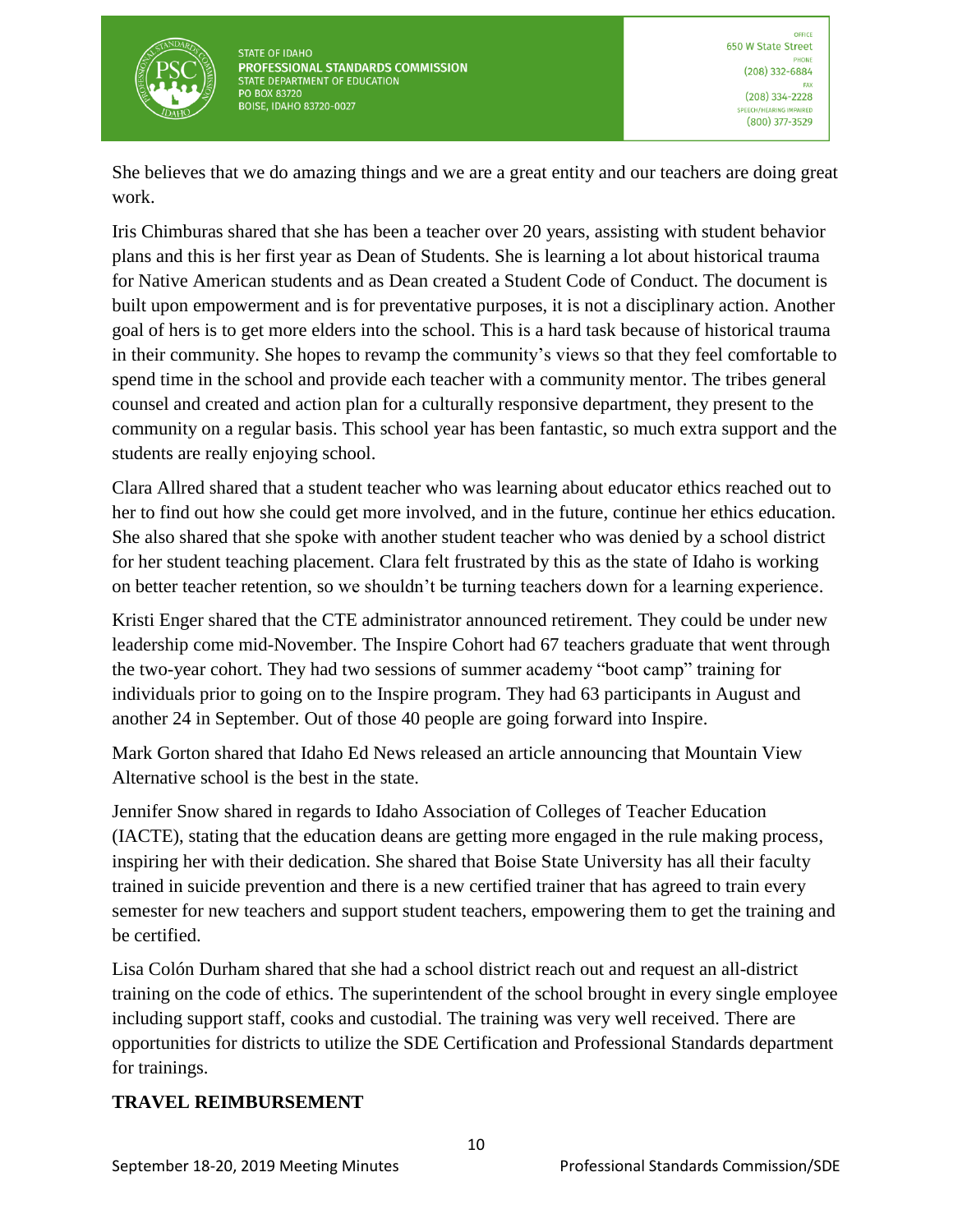

Bobbi Simmons, PSC Secretary and Andrea Capdeville, SDE Financial Specialist presented a reminder on travel reimbursement forms and procedures.

# **APPROVAL OF MINUTES**

**M/S (McKinney/Gorton)**: **I move to approve the June 20-21, 2019, Professional Standards Commission meeting minutes as submitted.** Motion carries.

# **ADMINISTRATIVE REPORT**

PSC Administrator Lisa Colón Durham (unless indicated otherwise) reported on the following during the presentation of the Administrative Report:

- 1. Orientation Summary
	- a. Lisa thanked all that attended on Wednesday. The PSC Staff talked about what the PSC is, PSC membership, overall committee work, how the meetings are run and Robert's Rules of Order. A survey will go out for feedback
	- b. Elisa complimented the staff and stated it was helpful, especially for new members. Kathy stated that even for returning members it was beneficial
- 2. Docket No. 08-0202-1902
	- a. Lisa presented proposed rule changes and revisions to State Board of Education at its June meeting. No public comments were received on the proposed rule, and the Pending rule will be considered at the October board meeting. Should the Board approve the pending rule, it will be presented to the 2020 Legislature.
- 3. Welcome Helen Henderson
	- a. Lisa introduced Helen as the new PSC Coordinator
- 4. Updated Applications, Institutional Recommendations and Website
	- a. Lisa made the suggestion to check out the new SDE website and give feedback
	- b. Organized the website so that it is user friendly and easy to navigate
	- c. Looking for feedback from PSC members
	- d. Previewed the webpages
- 5. Educator Preparation Program Reviews
	- a. Boise State University Focus Visit October 5-8, 2019
	- b. Teach For America November 5-8, 2019
	- c. University of Idaho April 25-28, 2020: Full state and CAEP review
- 6. Standards Reviews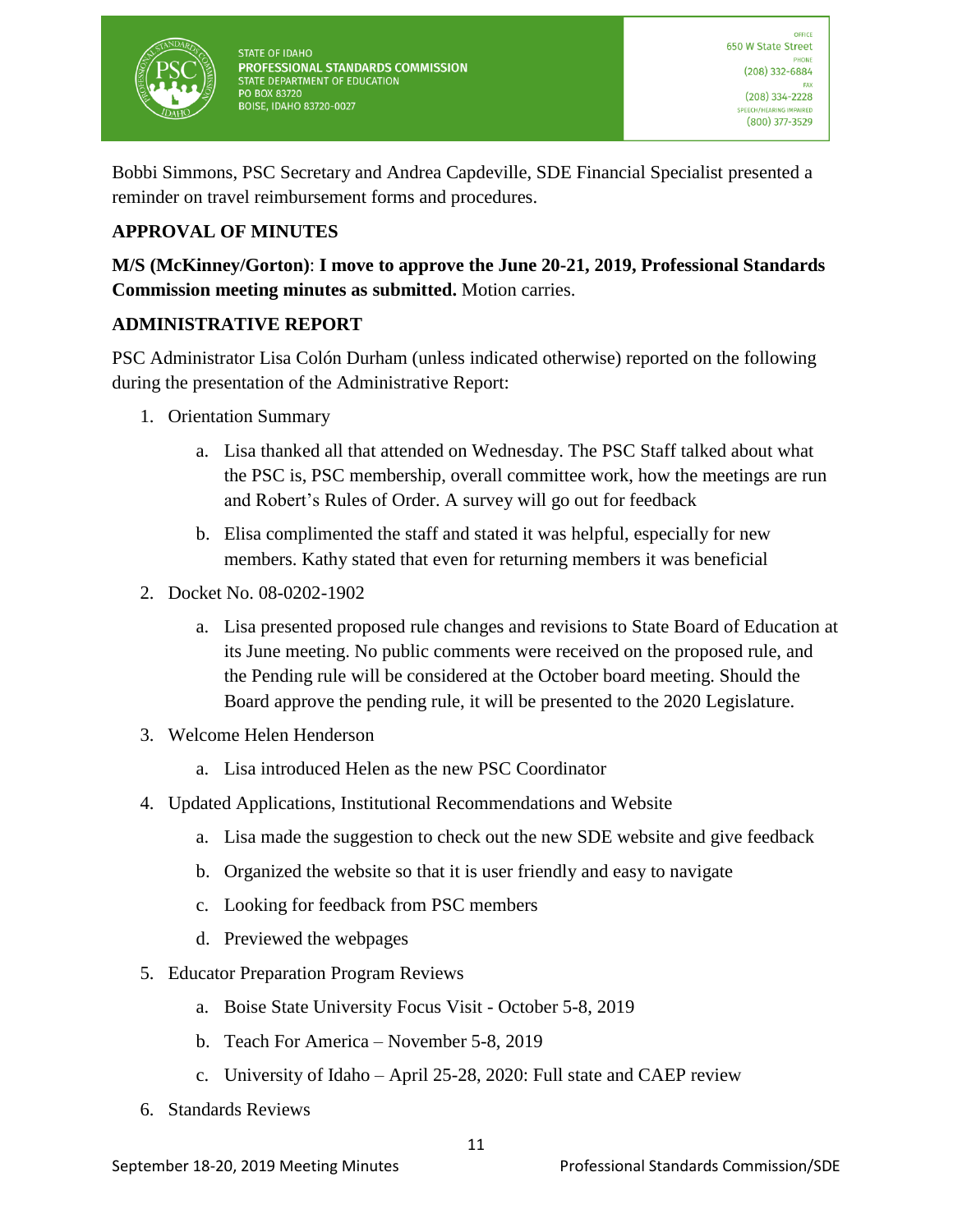

- a. Physical Education & Health: October 24-25, 2019
- b. Social Studies American Government/Political Science, Anthropology, Economics, Geography, History, Psychology, Social Studies, Sociology: December 12-13, 2019
- 7. Recent Staff Travel
	- a. ISEE Roadshow (Cina & Lisa) *August 1-2, 5, 11-12, 13-15, 2019*: Lisa added code of ethics and background check training, Cina shared staff reporting information how to run the report and incorporate the reports and how to secure their funding and talked about the new non-traditional options
	- b. Ethics Hearing, American Falls (Annette, Bobbi, Lisa) *August 21-22, 2019-* Outcome of the hearing will be shared at the next meeting
	- c. State Board of Education Meeting (Lisa) *August 28, 2019*
- 8. Upcoming Staff Travel
	- a. CAEP State Clinic (Helen) *September 24-26, 2019* National accrediting body
	- b. State Board of Education Meeting (Lisa) *October 16-17, 2019*
	- c. NASDTEC Professional Practices Institute (Annette and Brian) *October 15-18, 2019*

### **FINAL ORDERS/STIPULATION ADOPTIONS**

**M/S (Copmann/Saffle): In case number 21905, concerning the certificate of Byan J. Poole, I move that the Professional Standards Commission accept the proposed stipulation as written and enter the accompanying consent order, which will be effective once signed.** Roll Call: Allred-recused, Chimburas- yes, Chipman- absent, Copmann-yes, Davis- recused, Engeryes, Flores- recused, Gorton-recused, Haynal-yes, Lewis- absent, McKinney- recused, McPherson-absent, Moore-yes, Saffle- yes, Sletteland-yes, Snow-recused, Wallaert-absent, Wilkinson-recused. Motion carries.

#### **COMMITTEE REPORTS**

#### **Budget**

The PSC reviewed the budget narrative presented by Steve Copmann, Chair of the Budget committee.

#### **June 2019:**

For the month ending June 30, 2019, revenue was \$96,115. Expenditures for the month of June were \$61,733 with revenue exceeding expenditures by \$34,382.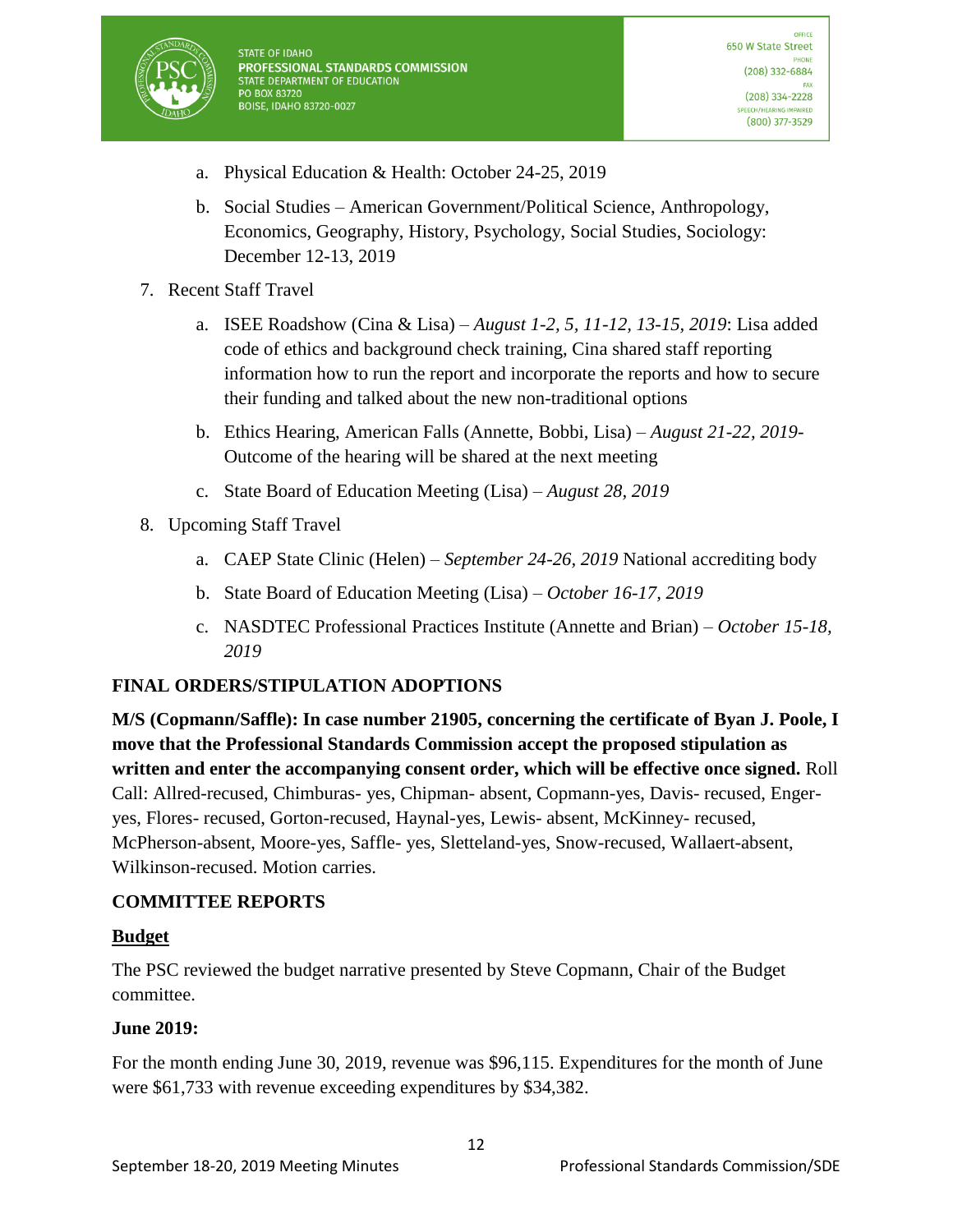

In addition to regular operating expenses, June 2019 expenditures include about \$3,200 for the June Professional Standards Commission (PSC) meeting, and about \$1,900 for staff travel to National Association of State Directors of Teacher Education and Certification (NASDTEC) Annual Conference in Denver, Colorado in June 2019. Additional June 2019 expenditures include about \$2,100 for the non-traditional preparation standards review, \$4,800 for American Board for Certification of Teacher Excellence (ABCTE) state non-traditional program review, and \$5,250 for Council for the Accreditation of Educator Preparation (CAEP) partnership dues.

The User Transaction and the Daily Cash Balance reports were reconciled and balanced for the month of June 2019.

### **July 2019:**

For the month ending July 31, 2019, revenue was \$85,116. Expenditures for the month of July were \$38,555 with revenue exceeding expenditures by \$46,561.

In addition to regular operating expenses, July 2019 expenditures include about \$3,000 for the June PSC meeting, and about \$150 for staff travel for the ISEE Roadshow.

The User Transaction and the Daily Cash Balance reports were reconciled and balanced for the month of July 2019.

### **August 2019:**

For the month ending August 31, 2019, revenue was \$69,700. Expenditures for the month of August were \$45,323 with revenue exceeding expenditures by \$24,377.

In addition to regular operating expenses, August 2019 expenditures include about \$260 for the remainder of the June PSC meeting and new member supplies. In addition, there was a fee of about \$2,000 for the revisions to the Idaho Administrative Rules Book. Additional August 2019 expenditures include the FY20 insurance premiums of about \$1,600 and FY20 payroll and accounting services of about \$2,000. August 2019 expenditures also include approximately \$1,900 for contracted investigative services for ethics complaints.

The User Transaction and the Daily Cash Balance reports were reconciled and balanced for the month of August 2019.

### **M/S (Allred/Gorton): I move to accept the budget report as presented.** Motion Carries.

### **Standards Committee**

Attendance: Snow (Chair), Chimburas, Enger, Haynal, Moore. Staff member: Henderson, Colón Durham.

The following standards and endorsements were reviewed by the Standards Committee:

• Communication, including Journalism and Speech/Debate, March 14 & 15, 2019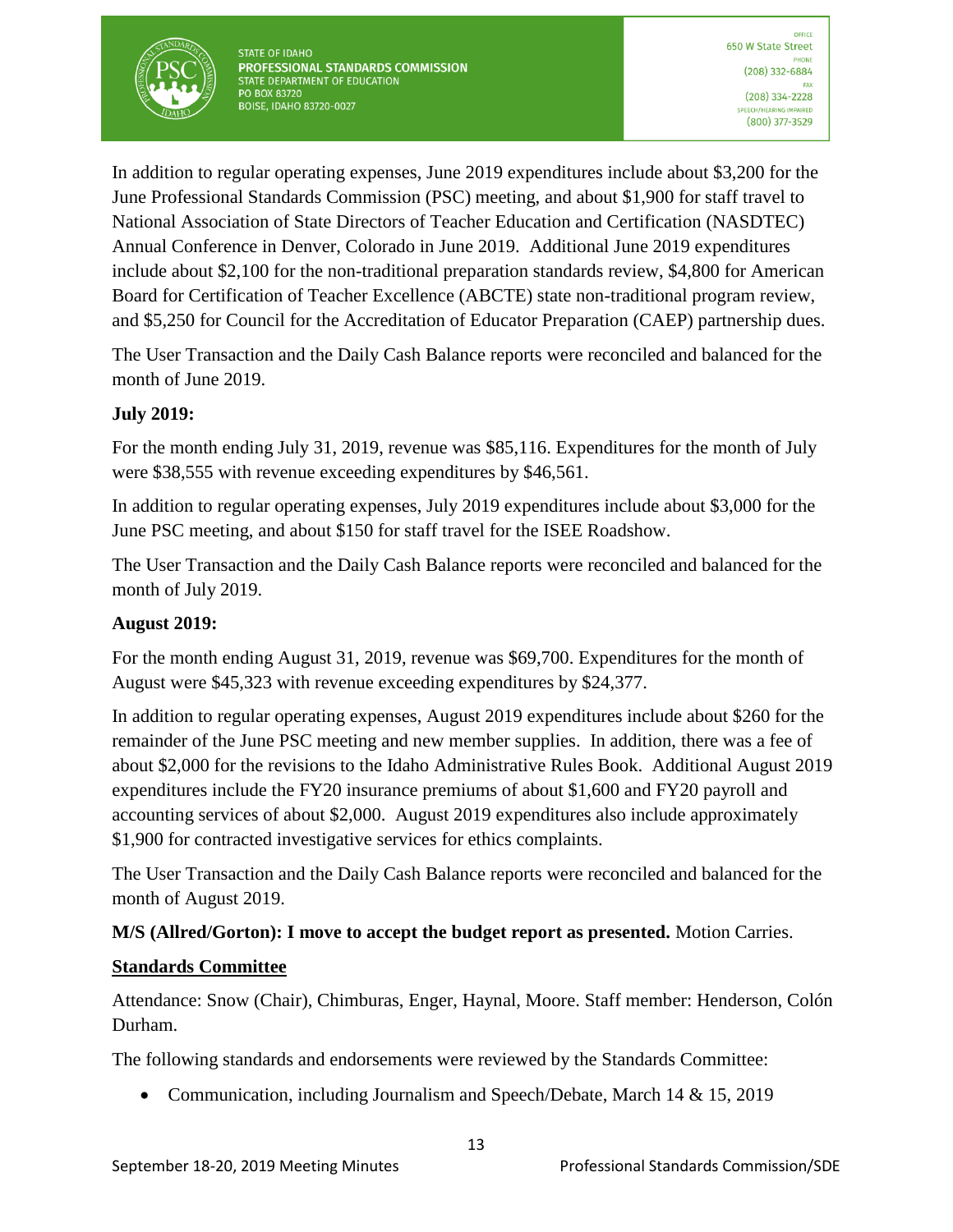

- Computer Science, May 3, 2019
- Engineering, September 13, 2019

At the April 2020 meeting, the Standards Committee will submit to the full PSC all amendments made to standards reviewed in 2019, for recommendation to the State Board of Education for approval.

The following educator preparation program State Team Report and rejoinder was reviewed by the Standards Committee:

- American Board for Certification of Teacher Excellence (ABCTE)
	- o The initial full unit review allows for conditional approval of programs. The provider can bring forward new program proposals to the next PSC meeting for those programs that were recommended Not Approved. The program recommendations are:
	- 1. Preservice Technology not approved
	- 2. Model Pre-Service Student Teaching Experience not approved
	- 3. Idaho Core Teaching Standards conditionally approved
	- 4. Math conditionally approved
	- 5. Biology conditionally approved
	- 6. Science conditionally approved
	- 7. Chemistry conditionally approved
	- 8. Physics conditionally approved
	- 9. Social Studies Foundation Standards not approved
	- 10. History not approved
	- 11. Language Arts not approved
	- 12. Literacy not approved
	- 13. Exceptional Child Generalist not approved
	- 14. Elementary conditionally approved

**M/S (Snow/Enger): I move that the Professional Standards Commission Standards Committee moves to recommend acceptance of the American Board Certification of Teacher Excellence State Team Report and Rejoinder as presented. With this acceptance we strongly recommend a focused review of state specific requirements (e.g., Preservice Technology and Model Preservice Student Teaching Experience) that were not approved in this review.**  Motion Carries.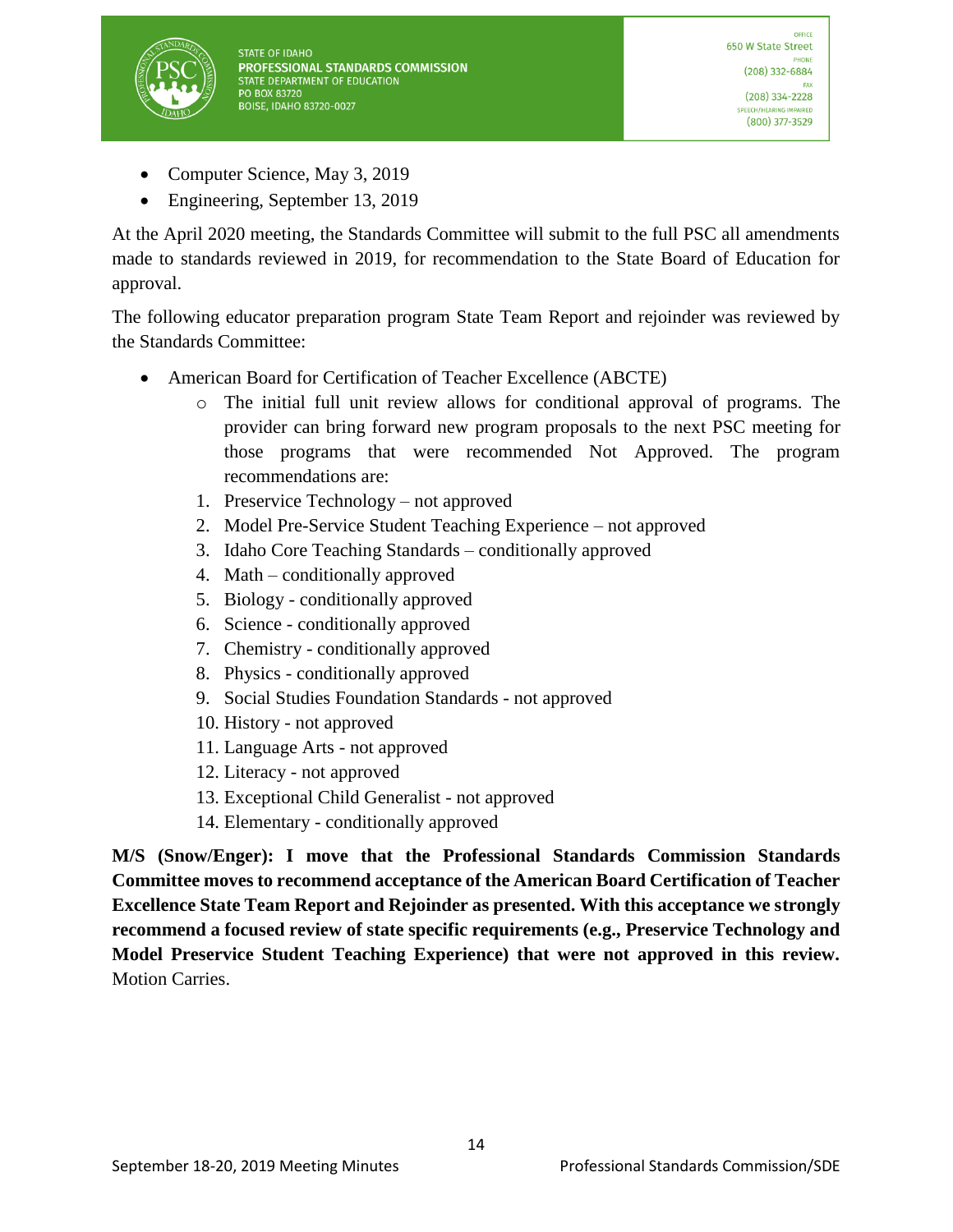

The following educator preparation new program proposals were reviewed by the standards committee:

- Drama Teaching (5-9) or (6-12) leading to Theater Arts endorsement, University of Idaho
- Family and Consumer Science (30 credit), Idaho State University
- Deaf/Hard of Hearing (K-12), Idaho State University

**M/S (Snow/McKinney): I move that the Professional Standards Commission moves to recommend for conditional approval of the University of Idaho's new program for Drama Teaching (5-9) and (6-12) for Theater Arts endorsement.** Motion Carries.

**M/S (Snow/Enger): I move that the Professional Standards Commission moves to recommend for conditional approval of Idaho State University's new 30-credit program for Family Consumer Science (6-12).** Motion Carries.

**M/S (Snow/McKinney): I move that the Professional Standards Commission moves to recommend for conditional approval of Idaho State University's new undergraduate program for Deaf/Hard of Hearing (K-12).** Motion Carries.

Educator Preparation Program Review Manual will be brought back for a vote at the November 2019 PSC Meeting.

**M/S (Snow/Allred): I move to accept the Standards report as presented.** Motion Carries.

# **Executive Committee**

Attendance: Davis (Chair), Allred, Flores, McKinney, McPherson, Wallaert, Wilkinson. Staff member: Schwab.

The executive committee reviewed eight complaints of alleged educator ethics misconduct of which:

- No probable cause was found for two cases
- Probable cause was found for six cases with the following recommended discipline:
	- o Two revocations
	- o Three suspensions
	- o One letter of reprimand
	- o One conditioned certificate
- Other:
	- o Three cases are pending default
	- o One case being investigated by contracted investigator
	- o One case waiting on results from a hearing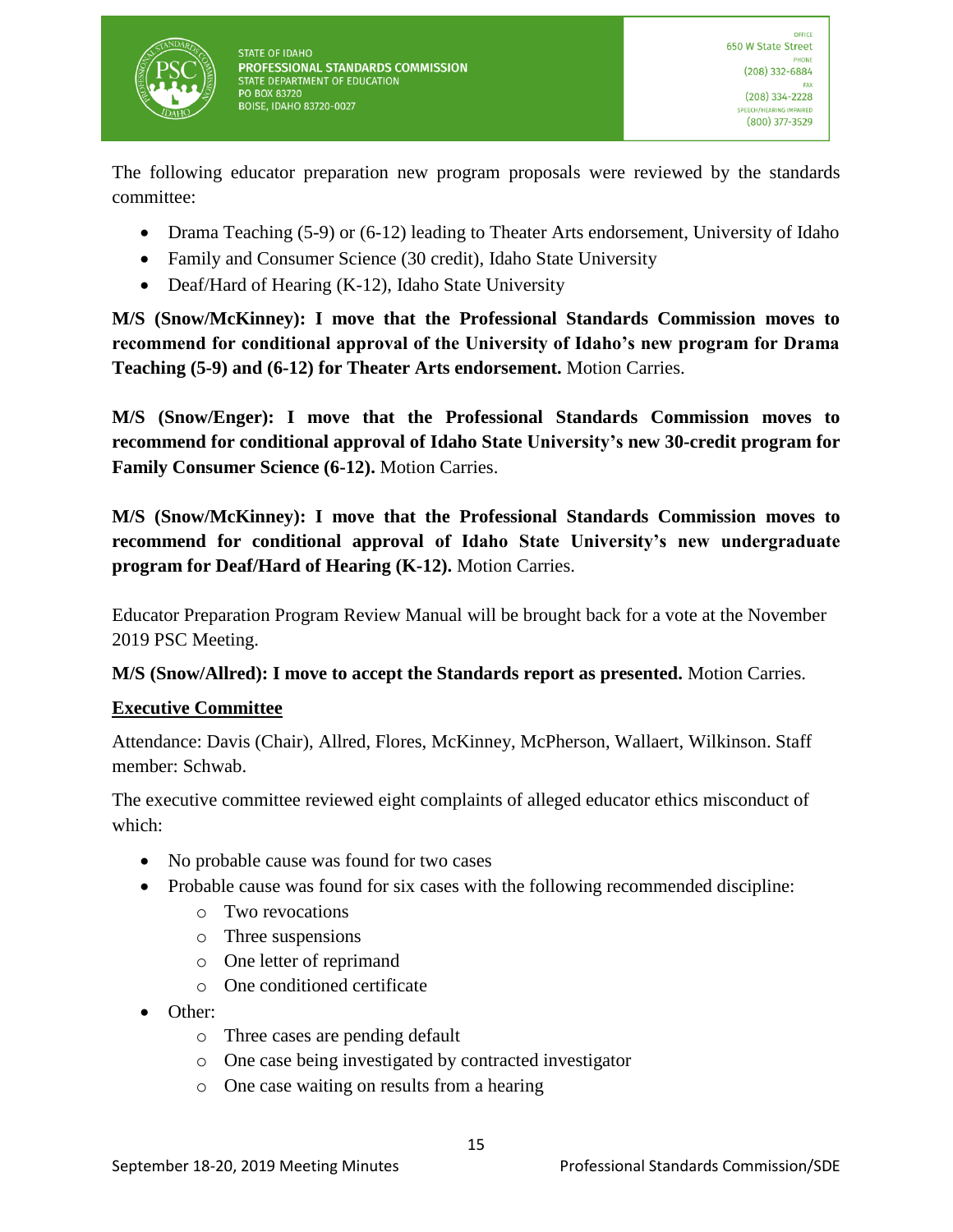

- o Three cases presented to the full PSC
- o Two counter offers; one accepted, one rejected

**M/S (McKinney/Wallaert): Under Idaho Code 74-206 (1)(d), the Executive Committee of the Professional Standards Commission was called into Executive Session to consider investigatory records exempt from disclosure under Chapter 1 of Title 74, Idaho Code. Time 12:05.** Roll Call: Allred-yes, Davis-yes, Flores-yes, McKinney-yes, McPherson-yes, Wallaert-yes, Wilkinson-yes. Motion Carries.

**M/S (Wallaert/Flores): The Executive Committee of the Professional Standards Commission was called into Open Session, after entering Executive Session to consider investigatory records exempt from disclosure under Chapter 1 of Title 74, Idaho Code. Time 2:10.** Roll Call: Allred-yes, Davis-yes, Flores-yes, McKinney-yes, McPherson-yes, Wallaert-yes, Wilkinson-yes. Motion Carries.

**M/S (McKinney/Allred): Under Idaho Code 74-206 (1)(d), the Executive Committee of the Professional Standards Commission was called into Executive Session to consider investigatory records exempt from disclosure under Chapter 1 of Title 74, Idaho Code. Time 2:19.** Roll Call: Allred-yes, Davis-yes, Flores-yes, McKinney-yes, McPherson-yes, Wallaert-yes, Wilkinson-yes. Motion Carries.

**M/S (McKinney/Wilkinson): The Executive Committee of the Professional Standards Commission was called into Open Session, after entering Executive Session to consider investigatory records exempt from disclosure under Chapter 1 of Title 74, Idaho Code. Time 2:30.** Roll Call: Allred-yes, Davis-yes, Flores-yes, McKinney-yes, McPherson-yes, Wallaert-yes, Wilkinson-yes. Motion Carries.

**M/S (Davis/McKinney): In case number 21917, I move that the Executive Committee find probable cause and recommend a fixed suspension of five years.** Motion Carries.

**M/S (Davis/McKinney): In case number 21918, I move that the Executive Committee find probable cause and recommend revocation.** Motion Carries.

**M/S (McKinney/Wallaert): In case number 21919, I move that the Executive Committee find probable cause and recommend a fixed suspension of two years with medical verification of being able to return to work and perform all duties.** Motion Carries.

**M/S (Davis/Flores): In case number 21920, I move that the Executive Committee find probable cause and recommend revocation.** Motion Carries.

**M/S (Davis/Wilkinson): In case number 21921, I move that the Executive Committee not find probable cause.** Motion Carries.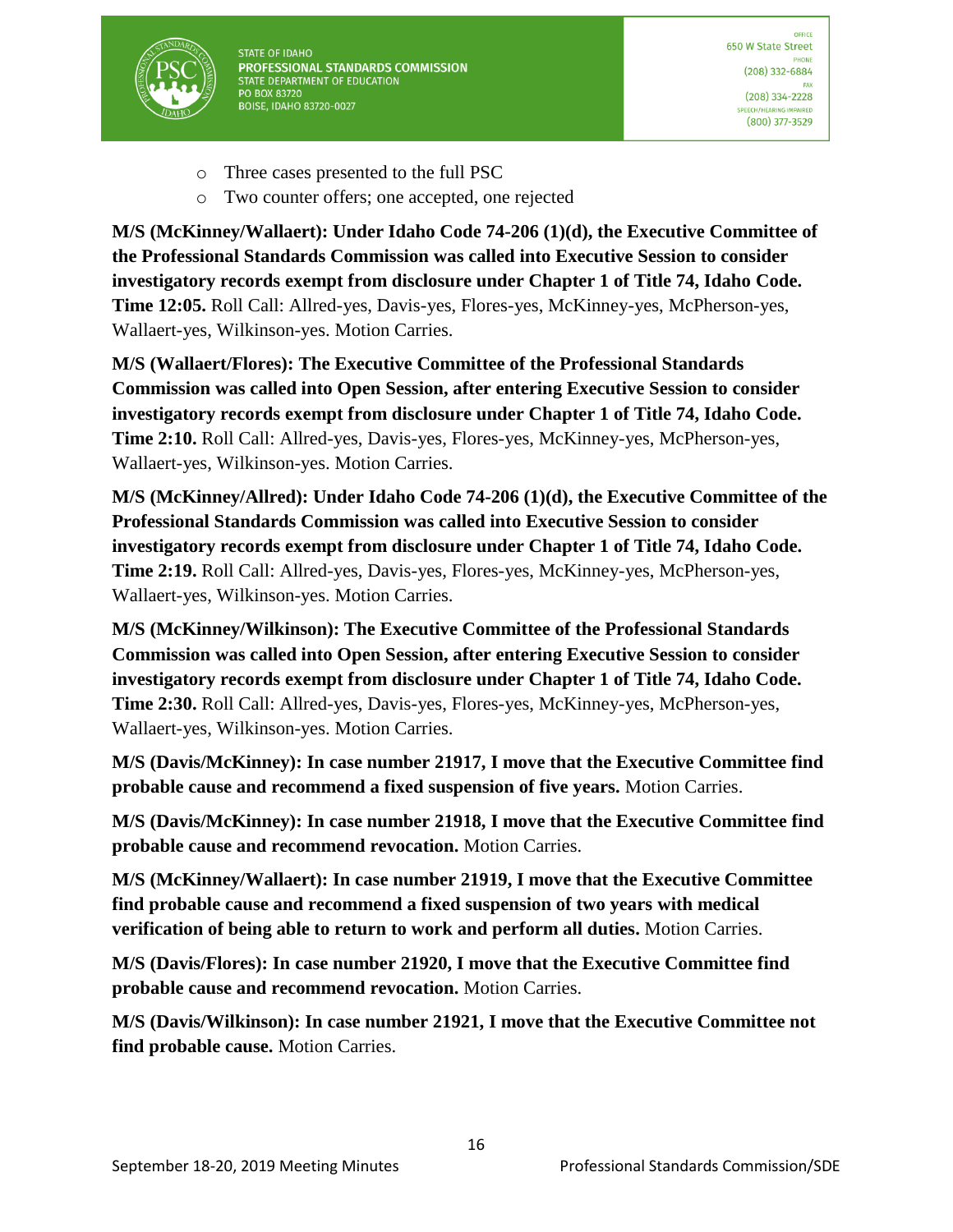

**M/S (Davis/McKinney): In case number 21922, I move that the Executive Committee find probable cause and recommend a letter of reprimand and a commission approved ethics course.** Motion Carries.

**M/S (Davis/Wallaert): In case number 21923, I move that the Executive Committee find probable cause and recommend indefinite suspension pending the completion of a commission approved boundaries course and medical verification of being cleared to return to work.** Motion Carries.

**M/S (Davis/Allred): In the case number 21924, I move that the Executive Committee not find probable cause.** Motion Carries.

**M/S (Davis/Gorton): I move to accept the executive committee report as presented.** Motion Carries.

### **Authorizations Committee**

Attendance: Saffle (Chair), Copmann, Gorton, Sletteland. Staff member: Miner.

At its September 19, 2019 committee meeting the authorization committee reviewed 301 applications with a total of 322 endorsement for the 2019-20 school year. There were seven applications with eight endorsements were moved to the next meeting, upon completion. There was one application with one endorsement that was not approved. In summary, 293 applications were approved with 313 endorsements that were approved.

The authorization committee reviewed 176 content specialist applications with a total of 190 endorsement for the 2019-20 school year. There were five applications with six endorsements were moved to the next meeting, upon completion. There was one application with one endorsement that was not approved. In summary, 170 applications were approved with 183 endorsements that were approved, as follows:

| <b>Last Name</b> | <b>First Name</b> | <b>District</b>                                   | <b>Endorse Name Req (1)</b>                     | <b>Endorse Name</b><br>Req(2) | New/Renewa<br>l Year |
|------------------|-------------------|---------------------------------------------------|-------------------------------------------------|-------------------------------|----------------------|
| Baker            | Kevin             | <b>BLAINE</b><br><b>COUNTY</b><br><b>DISTRICT</b> | <b>Exceptional Child Generalist</b><br>$(K-12)$ |                               | $Y-1$                |
| Bennett          | Spencer           | <b>MARSH VALLEY</b><br>JOINT DISTRICT             | All Subjects (K-8)                              |                               | $Y-1$                |
| <b>Briggs</b>    | Sydney            | <b>POCATELLO</b><br><b>DISTRICT</b>               | All Subjects (K-8)                              |                               | $Y-1$                |
| Buehler          | <b>Brittany</b>   | <b>ONEIDA</b><br><b>COUNTY</b><br><b>DISTRICT</b> | All Subjects (K-8)                              |                               | $Y-1$                |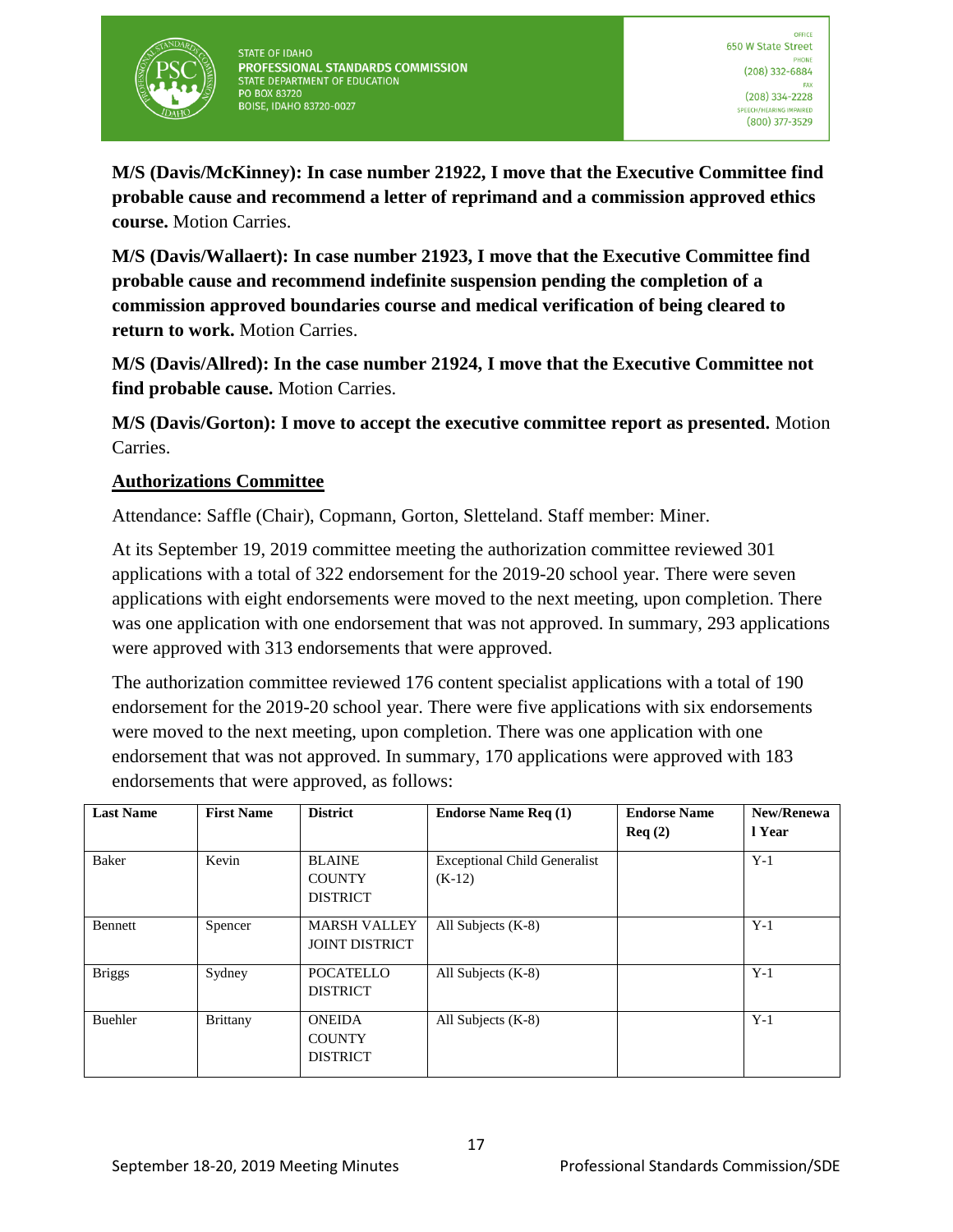

| Bullock-<br>Ransbottom | Candice  | <b>POCATELLO</b><br><b>DISTRICT</b>                                   | All Subjects (K-8)                              | <b>Exceptional Child</b><br>Generalist (K-12) | $Y-1$ |
|------------------------|----------|-----------------------------------------------------------------------|-------------------------------------------------|-----------------------------------------------|-------|
| <b>Burns</b>           | Kerena   | <b>TREASURE</b><br><b>VALLEY</b><br><b>CLASSICAL</b><br>ACADEMY, INC. | All Subjects (K-8)                              |                                               | $Y-1$ |
| Burrup                 | Dalton   | <b>POCATELLO</b><br><b>DISTRICT</b>                                   | Mathematics (6-12)                              |                                               | $Y-1$ |
| Christensen            | Kiley    | <b>IDAHO FALLS</b><br><b>DISTRICT</b>                                 | <b>Exceptional Child Generalist</b><br>$(K-12)$ |                                               | $Y-1$ |
| Coglianese             | Amber    | <b>ONEIDA</b><br><b>COUNTY</b><br><b>DISTRICT</b>                     | All Subjects (K-8)                              |                                               | $Y-1$ |
| Collins                | Emily    | <b>ONEIDA</b><br><b>COUNTY</b><br><b>DISTRICT</b>                     | All Subjects (K-8)                              |                                               | $Y-1$ |
| Condra                 | Samantha | <b>TREASURE</b><br><b>VALLEY</b><br><b>CLASSICAL</b><br>ACADEMY, INC. | All Subjects (K-8)                              |                                               | $Y-1$ |
| Cook                   | Tahnee   | <b>BEAR LAKE</b><br><b>COUNTY</b><br><b>DISTRICT</b>                  | Natural Science (6-12)                          | <b>Biological Science</b><br>$(6-12)$         | $Y-1$ |
| Cork                   | Timothy  | <b>KELLOGG JOINT</b><br><b>DISTRICT</b>                               | <b>Exceptional Child Generalist</b><br>$(K-12)$ |                                               | $Y-1$ |
| Davis                  | Benjamin | CASSIA<br><b>COUNTY JOINT</b><br><b>DISTRICT</b>                      | Natural Science (6-12)                          |                                               | $Y-1$ |
| Draper                 | Lois     | <b>ONEIDA</b><br><b>COUNTY</b><br><b>DISTRICT</b>                     | All Subjects (K-8)                              |                                               | $Y-1$ |
| DuMonte                | Ryan     | <b>IDAHO FALLS</b><br><b>DISTRICT</b>                                 | <b>Exceptional Child Generalist</b><br>$(K-12)$ |                                               | $Y-1$ |
| Eckersell              | Adam     | <b>BLACKFOOT</b><br><b>DISTRICT</b>                                   | Biological Science (6-12)                       |                                               | $Y-1$ |
| Elijah                 | Syon     | FIRTH DISTRICT                                                        | All Subjects (K-8)                              |                                               | $Y-1$ |
| Ferrell                | Cassidy  | <b>TWIN FALLS</b><br><b>DISTRICT</b>                                  | Natural Science (6-12)                          | Chemistry (6-12)                              | $Y-1$ |
| Fess                   | Amy      | <b>BOUNDARY</b><br><b>COUNTY</b><br><b>DISTRICT</b>                   | All Subjects (K-8)                              |                                               | $Y-1$ |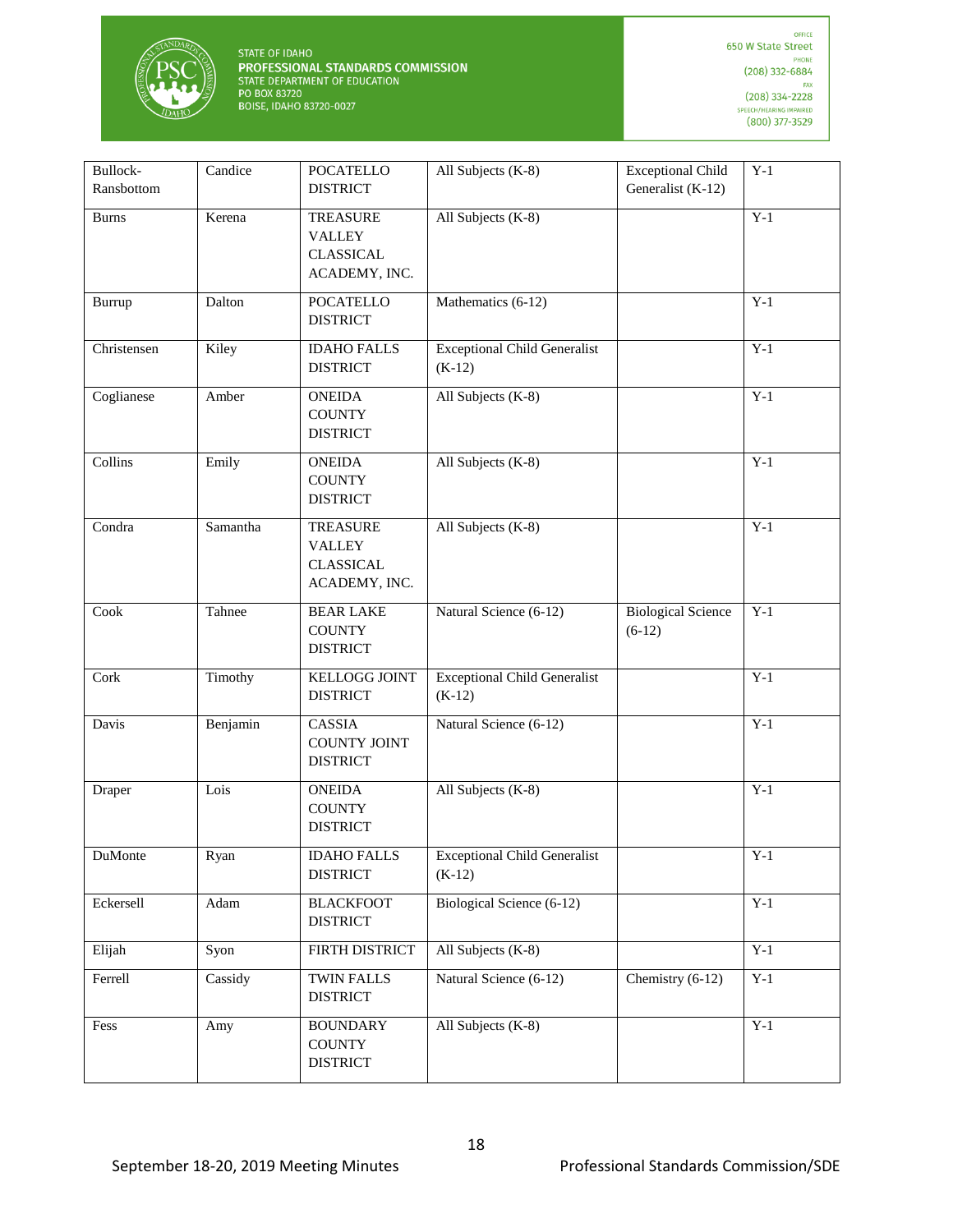

| Frazier    | Lloyd     | <b>POCATELLO</b><br><b>DISTRICT</b>                                   | English $(6-12)$                                | $Y-1$            |
|------------|-----------|-----------------------------------------------------------------------|-------------------------------------------------|------------------|
| Gayk       | Frankie   | <b>TREASURE</b><br><b>VALLEY</b><br><b>CLASSICAL</b><br>ACADEMY, INC. | All Subjects (K-8)                              | $Y-1$            |
| Godderz    | Andrew    | POST FALLS<br><b>DISTRICT</b>                                         | <b>Exceptional Child Generalist</b><br>$(K-12)$ | $Y-1$            |
| Groves     | Andrew    | NAMPA SCHOOL<br><b>DISTRICT</b>                                       | <b>Exceptional Child Generalist</b><br>$(K-12)$ | $Y-1$            |
| Gunther    | Oliver    | <b>POCATELLO</b><br><b>DISTRICT</b>                                   | All Subjects (K-8)                              | $Y-1$            |
| Hansen     | Christine | <b>ONEIDA</b><br><b>COUNTY</b><br><b>DISTRICT</b>                     | All Subjects (K-8)                              | $Y-1$            |
| Hausheer   | Krista    | CASSIA<br><b>COUNTY JOINT</b><br><b>DISTRICT</b>                      | All Subjects (K-8)                              | $Y-1$            |
| Hewett     | Michelle  | <b>TREASURE</b><br><b>VALLEY</b><br><b>CLASSICAL</b><br>ACADEMY, INC. | All Subjects (K-8)                              | $Y-1$            |
| Hislop     | Carrie    | <b>BEAR LAKE</b><br><b>COUNTY</b><br><b>DISTRICT</b>                  | All Subjects (K-8)                              | $Y-1$            |
| Holman     | Nancy     | <b>ONEIDA</b><br><b>COUNTY</b><br><b>DISTRICT</b>                     | All Subjects (K-8)                              | $Y-1$            |
| Humphries  | Morgan    | <b>IDAHO FALLS</b><br><b>DISTRICT</b>                                 | All Subjects (K-8)                              | $Y-1$            |
| Hunt       | Laura     | <b>POCATELLO</b><br><b>DISTRICT</b>                                   | All Subjects (K-8)                              | $\overline{Y-1}$ |
| Hunt       | Terren    | <b>BLACKFOOT</b><br><b>DISTRICT</b>                                   | Mathematics (6-12)                              | $Y-1$            |
| Hutchinson | Benjamin  | <b>BLACKFOOT</b><br><b>DISTRICT</b>                                   | All Subjects (K-8)                              | $Y-1$            |
| Isaacs     | Sarah     | <b>ONEIDA</b><br><b>COUNTY</b><br><b>DISTRICT</b>                     | All Subjects (K-8)                              | $Y-1$            |
| James      | Jesse     | <b>MINIDOKA</b><br><b>COUNTY JOINT</b><br><b>DISTRICT</b>             | Biological Science (6-12)                       | $Y-1$            |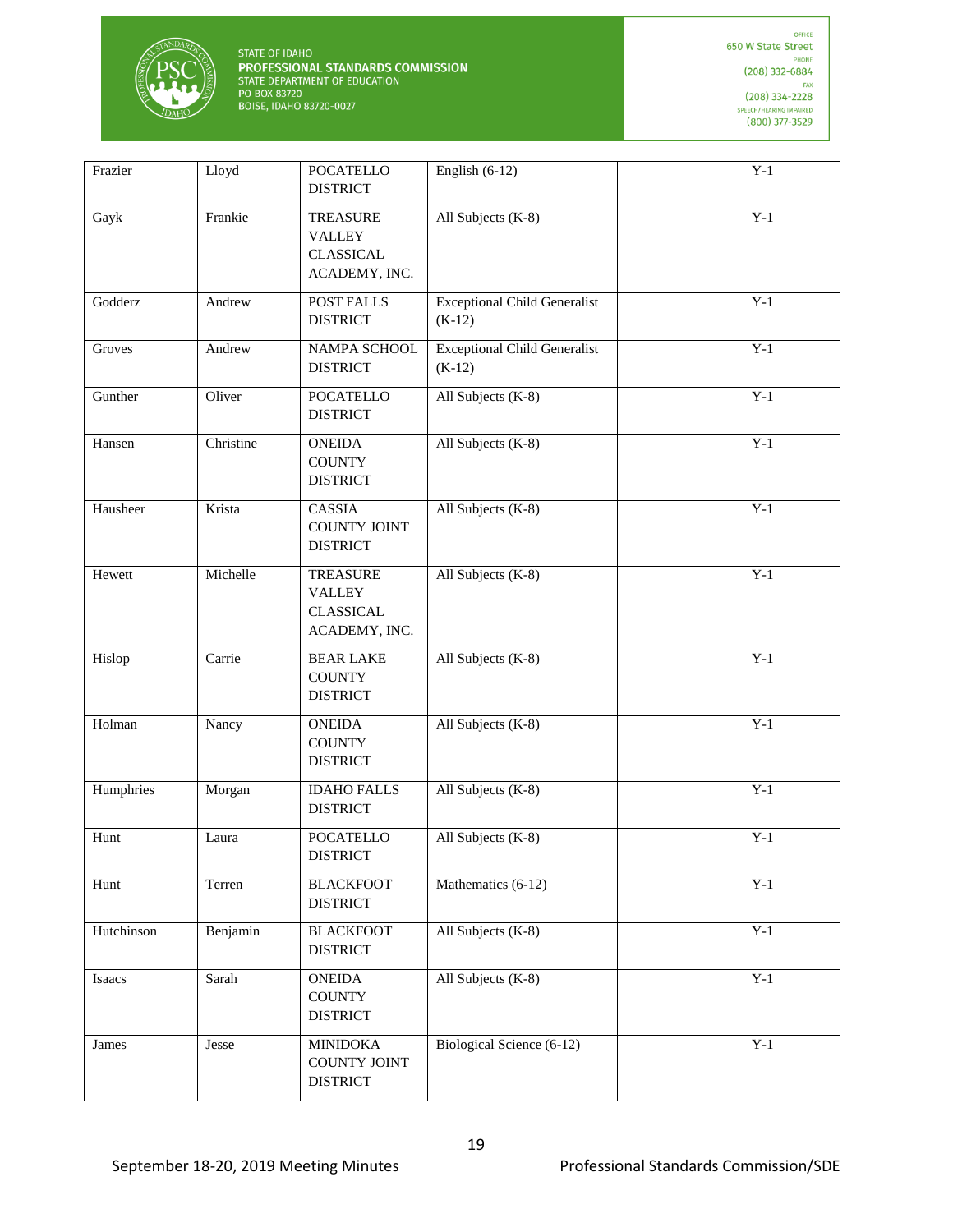

| Jones      | Shawn        | <b>POCATELLO</b><br><b>DISTRICT</b>                                   | Mathematics (6-12)                              | $Y-1$            |
|------------|--------------|-----------------------------------------------------------------------|-------------------------------------------------|------------------|
| Lothspeich | Danese       | <b>POCATELLO</b><br><b>DISTRICT</b>                                   | All Subjects (K-8)                              | $Y-1$            |
| Mabey      | Megan        | <b>SHELLEY JOINT</b><br><b>DISTRICT</b>                               | All Subjects (K-8)                              | $Y-1$            |
| Malm       | Nancy        | <b>POCATELLO</b><br><b>DISTRICT</b>                                   | Mathematics (6-12)                              | $Y-1$            |
| Marcum     | Kyle         | <b>CALDWELL</b><br><b>DISTRICT</b>                                    | All Subjects (K-8)                              | $Y-1$            |
| Mason      | Adrianna     | <b>POCATELLO</b><br><b>DISTRICT</b>                                   | All Subjects (K-8)                              | $Y-1$            |
| McGrady    | Cameron      | <b>TREASURE</b><br><b>VALLEY</b><br><b>CLASSICAL</b><br>ACADEMY, INC. | All Subjects (K-8)                              | $Y-1$            |
| McKenna    | Amber        | <b>WEISER</b><br><b>DISTRICT</b>                                      | <b>Exceptional Child Generalist</b><br>$(K-12)$ | $Y-1$            |
| Muhlenkamp | Carolyn      | <b>FUTURE PUBLIC</b><br>SCHOOL, INC.                                  | All Subjects (K-8)                              | $Y-1$            |
| Munns      | Stacy        | <b>ONEIDA</b><br><b>COUNTY</b><br><b>DISTRICT</b>                     | All Subjects (K-8)                              | $Y-1$            |
| Murray     | Dustin       | <b>POCATELLO</b><br><b>DISTRICT</b>                                   | All Subjects (K-8)                              | $\overline{Y-1}$ |
| Polelle    | Timothy      | <b>TREASURE</b><br><b>VALLEY</b><br><b>CLASSICAL</b><br>ACADEMY, INC. | All Subjects (K-8)                              | $Y-1$            |
| Price      | <b>Brady</b> | <b>ONEIDA</b><br><b>COUNTY</b><br><b>DISTRICT</b>                     | All Subjects (K-8)                              | $Y-1$            |
| Quiroz     | Zizly        | <b>PROJECT</b><br><b>IMPACT STEM</b><br>ACADEMY, INC.                 | English $(6-12)$                                | $Y-1$            |
| Smith      | Sean         | <b>POCATELLO</b><br><b>DISTRICT</b>                                   | All Subjects (K-8)                              | $Y-1$            |
| Spjute     | Kiah         | <b>BLACKFOOT</b><br><b>DISTRICT</b>                                   | All Subjects (K-8)                              | $Y-1$            |
| Tilson     | Marc         | <b>TREASURE</b><br><b>VALLEY</b>                                      | All Subjects (K-8)                              | $Y-1$            |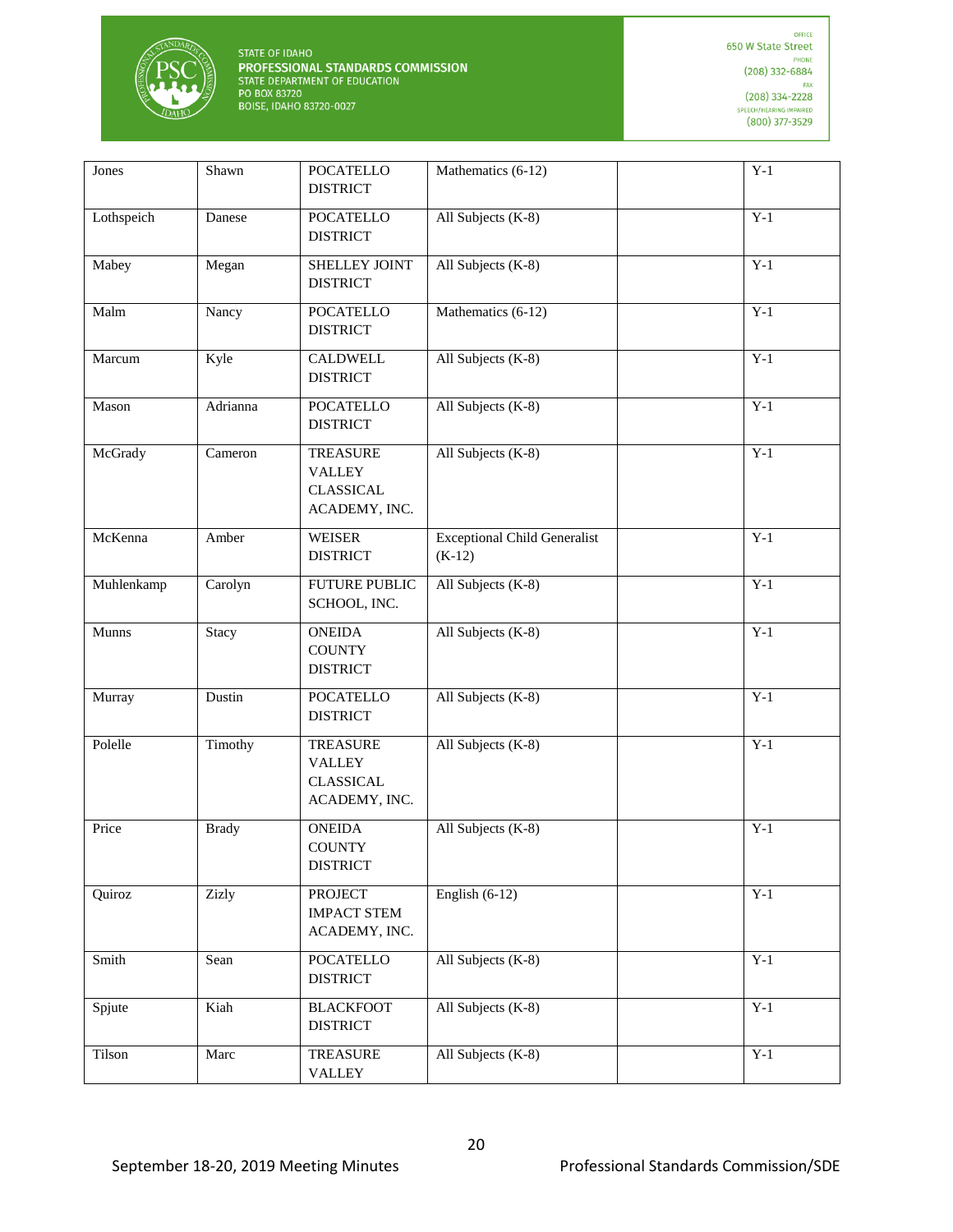

|          |                 | <b>CLASSICAL</b><br>ACADEMY, INC.                                    |                                                 |       |
|----------|-----------------|----------------------------------------------------------------------|-------------------------------------------------|-------|
| Truman   | Jordan          | CASSIA<br><b>COUNTY JOINT</b><br><b>DISTRICT</b>                     | All Subjects (K-8)                              | $Y-1$ |
| Vakalala | Mary            | <b>ONEIDA</b><br><b>COUNTY</b><br><b>DISTRICT</b>                    | All Subjects (K-8)                              | $Y-1$ |
| Vance    | Chelsie         | <b>ONEIDA</b><br><b>COUNTY</b><br><b>DISTRICT</b>                    | All Subjects (K-8)                              | $Y-1$ |
| Verdin   | Peter           | <b>FUTURE PUBLIC</b><br>SCHOOL, INC.                                 | All Subjects (K-8)                              | $Y-1$ |
| Versey   | Tiffany         | <b>ONEIDA</b><br><b>COUNTY</b><br><b>DISTRICT</b>                    | All Subjects (K-8)                              | $Y-1$ |
| Wells    | Rylee           | SHELLEY JOINT<br><b>DISTRICT</b>                                     | Mathematics (6-12)                              | $Y-1$ |
| Wessels  | Ryan            | <b>GARDEN</b><br><b>VALLEY</b><br><b>DISTRICT</b>                    | Social Studies (6-12)                           | $Y-1$ |
| Whyte    | Rebecca         | <b>BLACKFOOT</b><br><b>DISTRICT</b>                                  | All Subjects (K-8)                              | $Y-1$ |
| Wilhelm  | Kristen         | <b>BLAINE</b><br><b>COUNTY</b><br><b>DISTRICT</b>                    | <b>Exceptional Child Generalist</b><br>$(K-12)$ | $Y-1$ |
| Wilson   | Linda           | POST FALLS<br><b>DISTRICT</b>                                        | <b>Exceptional Child Generalist</b><br>$(K-12)$ | $Y-1$ |
| Winston  | Aliece          | <b>Holy Rosary</b><br>Catholic School                                | All Subjects (K-8)                              | $Y-1$ |
| Wolfe    | Stephanie       | <b>POCATELLO</b><br><b>DISTRICT</b>                                  | All Subjects (K-8)                              | $Y-1$ |
| Wood     | Tyler           | <b>BLACKFOOT</b><br><b>DISTRICT</b>                                  | All Subjects (K-8)                              | $Y-1$ |
| Wright   | <b>Brittney</b> | <b>AMERICAN</b><br><b>HERITAGE</b><br><b>CHARTER</b><br>SCHOOL, INC. | All Subjects (K-8)                              | $Y-1$ |
| Zierke   | Justin          | <b>BONNEVILLE</b><br>JOINT DISTRICT                                  | All Subjects (K-8)                              | $Y-1$ |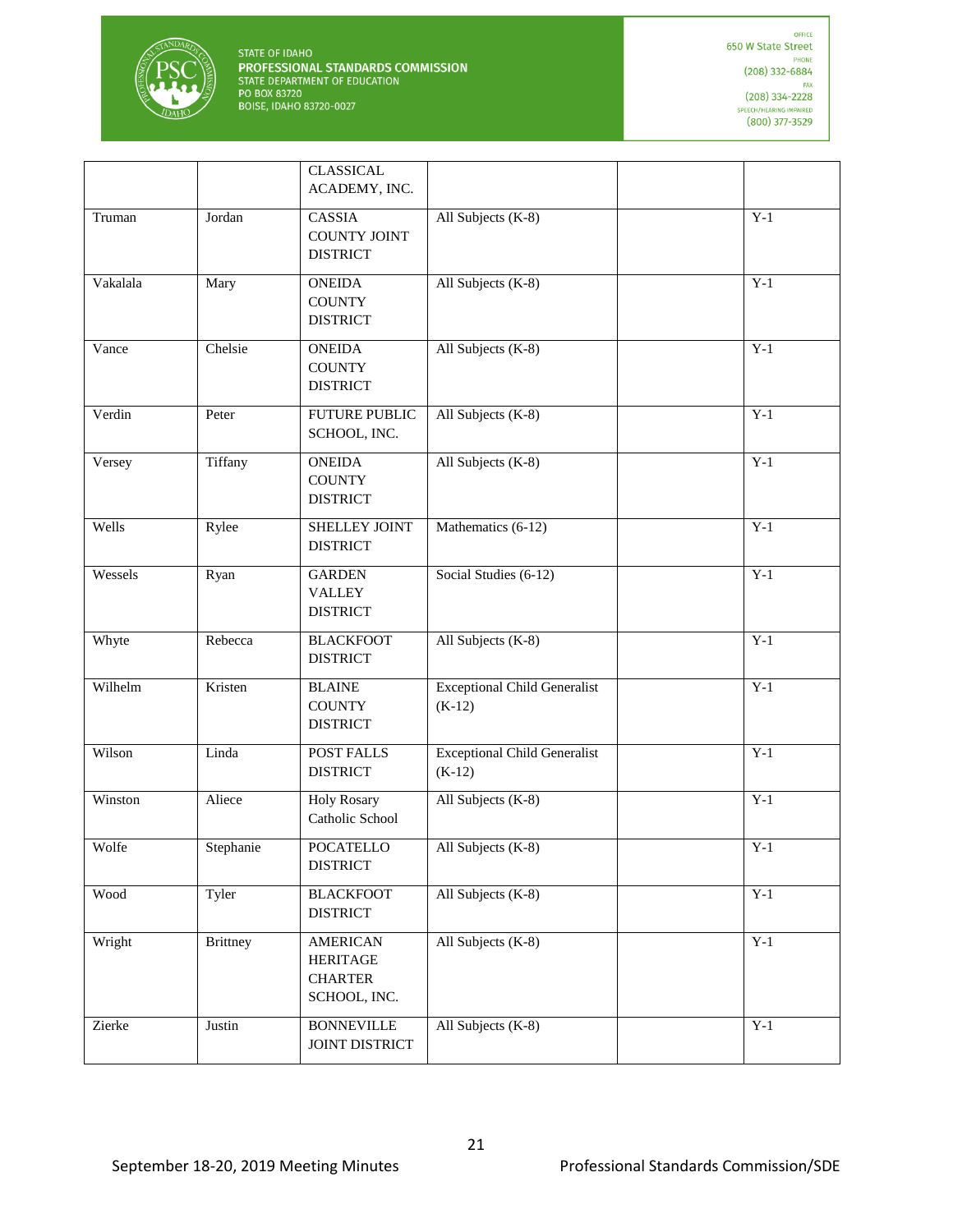

| Oakes          | Nikita   | <b>CASSIA</b><br><b>COUNTY JOINT</b><br><b>DISTRICT</b>   | All Subjects (K-8)                              |                     | $Y-1$ |
|----------------|----------|-----------------------------------------------------------|-------------------------------------------------|---------------------|-------|
| Zonts          | Danielle | <b>MADISON</b><br><b>DISTRICT</b>                         | <b>Exceptional Child Generalist</b><br>$(K-12)$ |                     | $Y-1$ |
| Carpenter      | CeAnn    | CASSIA<br><b>COUNTY JOINT</b><br><b>DISTRICT</b>          | Natural Science (6-12)                          |                     | $Y-2$ |
| Field          | Kevin    | <b>IDAHO FALLS</b><br><b>DISTRICT</b>                     | <b>Exceptional Child Generalist</b><br>$(K-12)$ |                     | $Y-2$ |
| Foster         | Ranalee  | <b>MADISON</b><br><b>DISTRICT</b>                         | All Subjects (K-8)                              |                     | $Y-2$ |
| Grenier        | Amy      | <b>BONNEVILLE</b><br>JOINT DISTRICT                       | <b>Exceptional Child Generalist</b><br>$(K-12)$ | All Subjects (K-8)  | $Y-2$ |
| Martin         | Jamie    | THE VILLAGE<br><b>CHARTER</b><br>SCHOOL, INC.             | All Subjects (K-8)                              |                     | $Y-2$ |
| Taylor         | J Wayne  | <b>SNAKE RIVER</b><br><b>DISTRICT</b>                     | <b>Exceptional Child Generalist</b><br>$(K-12)$ | All Subjects (K-8)  | $Y-2$ |
| Allen          | Miranda  | NAMPA SCHOOL<br><b>DISTRICT</b>                           | School Social Worker                            |                     | $Y-1$ |
| Bateman        | Kristen  | <b>LAPWAI</b><br><b>DISTRICT</b>                          | School Psychologist                             |                     | $Y-1$ |
| <b>Bessire</b> | Samantha | <b>MINIDOKA</b><br><b>COUNTY JOINT</b><br><b>DISTRICT</b> | All Subjects (K-8)                              |                     | $Y-1$ |
| Blanchard      | Garrett  | <b>BEAR LAKE</b><br><b>COUNTY</b><br><b>DISTRICT</b>      | Music $(6-12)$                                  | Theater Arts (6-12) | $Y-1$ |
| Boyle          | Alexis   | <b>TWIN FALLS</b><br><b>DISTRICT</b>                      | All Subjects (K-8)                              |                     | $Y-1$ |
| <b>Brown</b>   | Nichole  | <b>MOUNTAIN</b><br><b>VIEW SCHOOL</b><br><b>DISTRICT</b>  | School Counselor (K-12)                         |                     | $Y-1$ |
| Cobbley        | Nicole   | <b>POCATELLO</b><br><b>DISTRICT</b>                       | All Subjects (K-8)                              |                     | $Y-1$ |
| Davis          | Joey     | PAYETTE JOINT<br><b>DISTRICT</b>                          | Physical Education (PE) (6-<br>12)              | Health $(6-12)$     | $Y-1$ |
| Davis          | Jeanne   | <b>IDAHO FALLS</b><br><b>DISTRICT</b>                     | <b>Exceptional Child Generalist</b><br>$(K-12)$ |                     | $Y-1$ |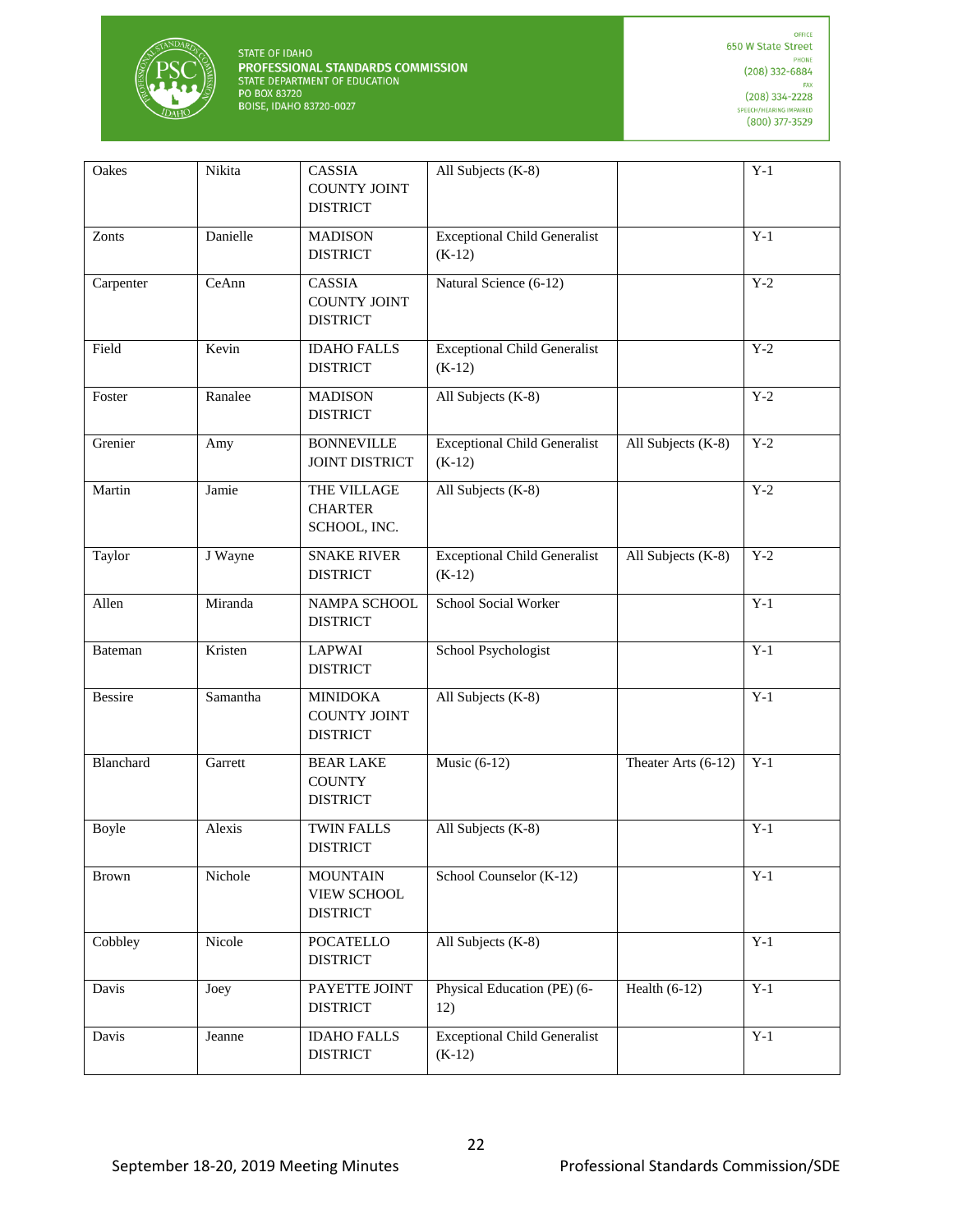

| Duran    | Makenzie         | <b>MIDDLETON</b><br><b>DISTRICT</b>                                                     | <b>Exceptional Child Generalist</b><br>$(K-12)$ | $Y-1$ |
|----------|------------------|-----------------------------------------------------------------------------------------|-------------------------------------------------|-------|
| Dwyer    | Natalie          | <b>SAGE</b><br><b>INTERNATIONA</b><br>L SCHOOL OF<br><b>BOISE</b>                       | <b>Exceptional Child Generalist</b><br>$(K-12)$ | $Y-1$ |
| Eschler  | Emily            | <b>POCATELLO</b><br><b>DISTRICT</b>                                                     | <b>Exceptional Child Generalist</b><br>$(K-12)$ | $Y-1$ |
| Everhart | Maria            | <b>BOUNDARY</b><br><b>COUNTY</b><br><b>DISTRICT</b>                                     | All Subjects (K-8)                              | $Y-1$ |
| Frei     | Lacey            | <b>CULDESAC</b><br>JOINT DISTRICT                                                       | <b>Exceptional Child Generalist</b><br>$(K-12)$ | $Y-1$ |
| Grimaldo | Veronica         | CANYON-<br><b>OWYHEE</b><br><b>SCHOOL</b><br><b>SERVICE</b><br><b>AGENCY</b><br>(COSSA) | School Counselor (K-12)                         | $Y-1$ |
| Gunter   | Dexter           | <b>POCATELLO</b><br><b>DISTRICT</b>                                                     | Mathematics (6-12)                              | $Y-1$ |
| Harmon   | Jamie            | ${\rm NEW}$<br><b>PLYMOUTH</b><br><b>DISTRICT</b>                                       | All Subjects (K-8)                              | $Y-1$ |
| Homer    | Lindsy           | <b>IDAHO FALLS</b><br><b>DISTRICT</b>                                                   | <b>Exceptional Child Generalist</b><br>$(K-12)$ | $Y-1$ |
| Keller   | Jacqueline       | <b>POCATELLO</b><br><b>DISTRICT</b>                                                     | <b>Exceptional Child Generalist</b><br>$(K-12)$ | $Y-1$ |
| Kidd     | Dani             | <b>CASSIA</b><br><b>COUNTY JOINT</b><br><b>DISTRICT</b>                                 | All Subjects (K-8)                              | $Y-1$ |
| Langi    | <b>Brookelle</b> | <b>BLACKFOOT</b><br><b>DISTRICT</b>                                                     | Mathematics (6-12)                              | $Y-1$ |
| Lete     | Ana              | <b>VICTORY</b><br><b>CHARTER</b><br>SCHOOL, INC.                                        | Music $(K-12)$                                  | $Y-1$ |
| Lloyd    | Andrea           | <b>BONNEVILLE</b><br>JOINT DISTRICT                                                     | <b>Exceptional Child Generalist</b><br>$(K-12)$ | $Y-1$ |
| Lourbis  | Katie            | <b>POCATELLO</b><br><b>DISTRICT</b>                                                     | All Subjects (K-8)                              | $Y-1$ |
| Loya     | Kimberly         | <b>TWIN FALLS</b><br><b>DISTRICT</b>                                                    | All Subjects (K-8)                              | $Y-1$ |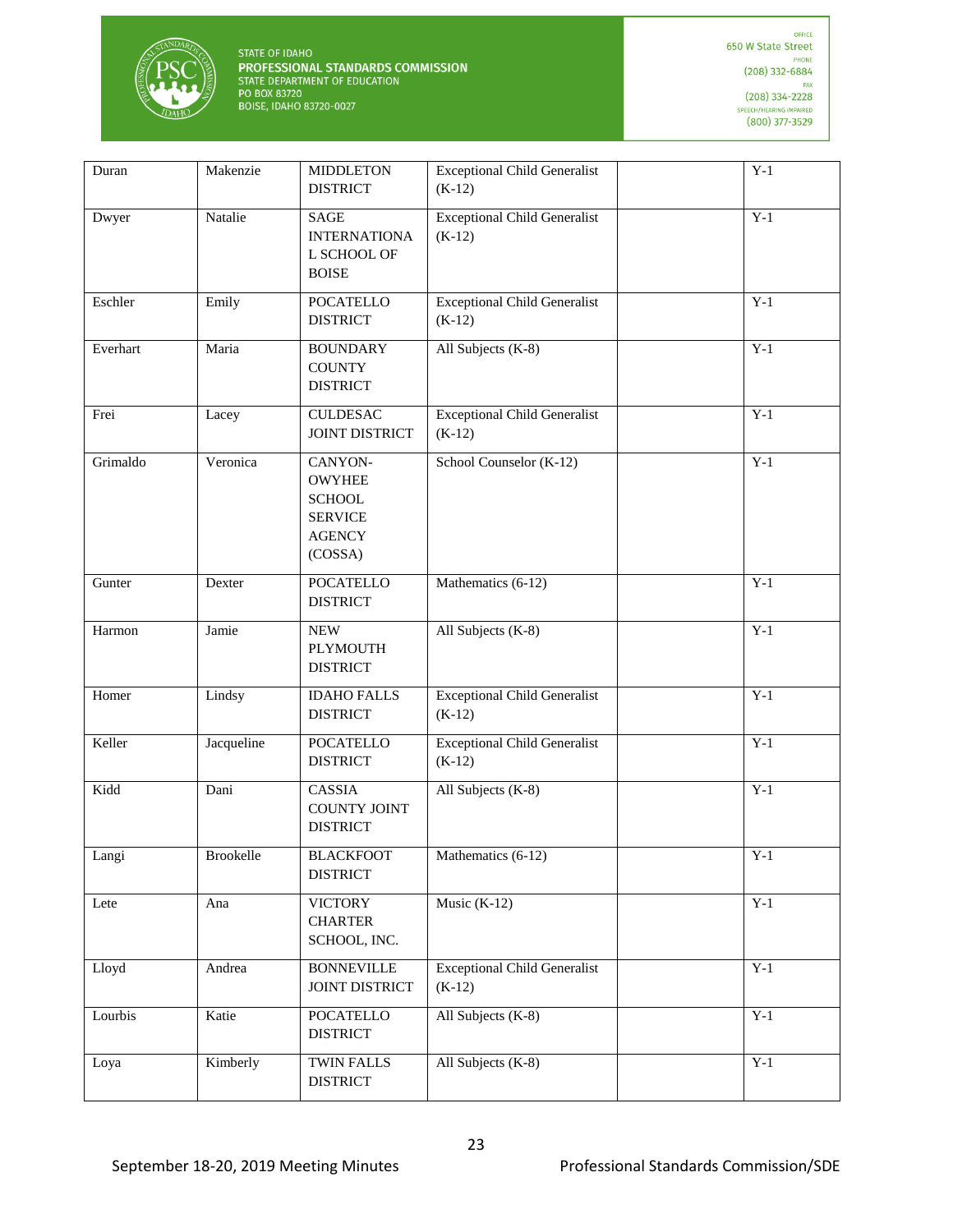

| Lucas       | Angela         | <b>BOUNDARY</b><br><b>COUNTY</b><br><b>DISTRICT</b>                                  | All Subjects (K-8)                              |                                               | $Y-1$ |
|-------------|----------------|--------------------------------------------------------------------------------------|-------------------------------------------------|-----------------------------------------------|-------|
| Lucore      | Autney         | <b>MIDDLETON</b><br><b>DISTRICT</b>                                                  | All Subjects (K-8)                              |                                               | $Y-1$ |
| Maughan     | Donna          | <b>MINIDOKA</b><br><b>COUNTY JOINT</b><br><b>DISTRICT</b>                            | All Subjects (K-8)                              | <b>Exceptional Child</b><br>Generalist (K-12) | $Y-1$ |
| McCray      | <b>Brandie</b> | <b>MINIDOKA</b><br><b>COUNTY JOINT</b><br><b>DISTRICT</b>                            | English $(5-9)$                                 | All Subjects (K-8)                            | $Y-1$ |
| Miller      | Amber          | <b>THE</b><br><b>POCATELLO</b><br><b>COMMUNITY</b><br><b>CHARTER</b><br>SCHOOL, INC. | All Subjects (K-8)                              |                                               | $Y-1$ |
| Misner      | Julia          | <b>POCATELLO</b><br><b>DISTRICT</b>                                                  | Mathematics (6-12)                              |                                               | $Y-1$ |
| Mooney      | Jennifer       | <b>AMERICAN</b><br><b>HERITAGE</b><br><b>CHARTER</b><br>SCHOOL, INC.                 | All Subjects (K-8)                              |                                               | $Y-1$ |
| Olsen       | Misty          | <b>POCATELLO</b><br><b>DISTRICT</b>                                                  | School Counselor (K-12)                         |                                               | $Y-1$ |
| Orme        | Jodie          | <b>FREMONT</b><br><b>COUNTY JOINT</b><br><b>DISTRICT</b>                             | School Psychologist                             |                                               | $Y-1$ |
| Parker      | Kala           | <b>CULDESAC</b><br><b>JOINT DISTRICT</b>                                             | School Counselor (K-12)                         |                                               | $Y-1$ |
| Pitcher     | Terryn         | <b>COTTONWOOD</b><br>JOINT DISTRICT                                                  | Music $(K-12)$                                  |                                               | $Y-1$ |
| Rigoulot    | Gilda          | <b>BONNEVILLE</b><br>JOINT DISTRICT                                                  | <b>Exceptional Child Generalist</b><br>$(K-12)$ |                                               | $Y-1$ |
| Robinson    | Margaret       | <b>MOUNTAIN</b><br>VIEW SCHOOL<br><b>DISTRICT</b>                                    | <b>Exceptional Child Generalist</b><br>$(K-12)$ |                                               | $Y-1$ |
| Schroeder   | Alexis         | <b>IDAHO FALLS</b><br><b>DISTRICT</b>                                                | <b>Exceptional Child Generalist</b><br>$(K-12)$ |                                               | $Y-1$ |
| Scott       | Hailey         | <b>POCATELLO</b><br><b>DISTRICT</b>                                                  | <b>Exceptional Child Generalist</b><br>$(K-12)$ |                                               | $Y-1$ |
| Shackelford | Nicole         | ABERDEEN<br><b>DISTRICT</b>                                                          | School Counselor (K-12)                         |                                               | $Y-1$ |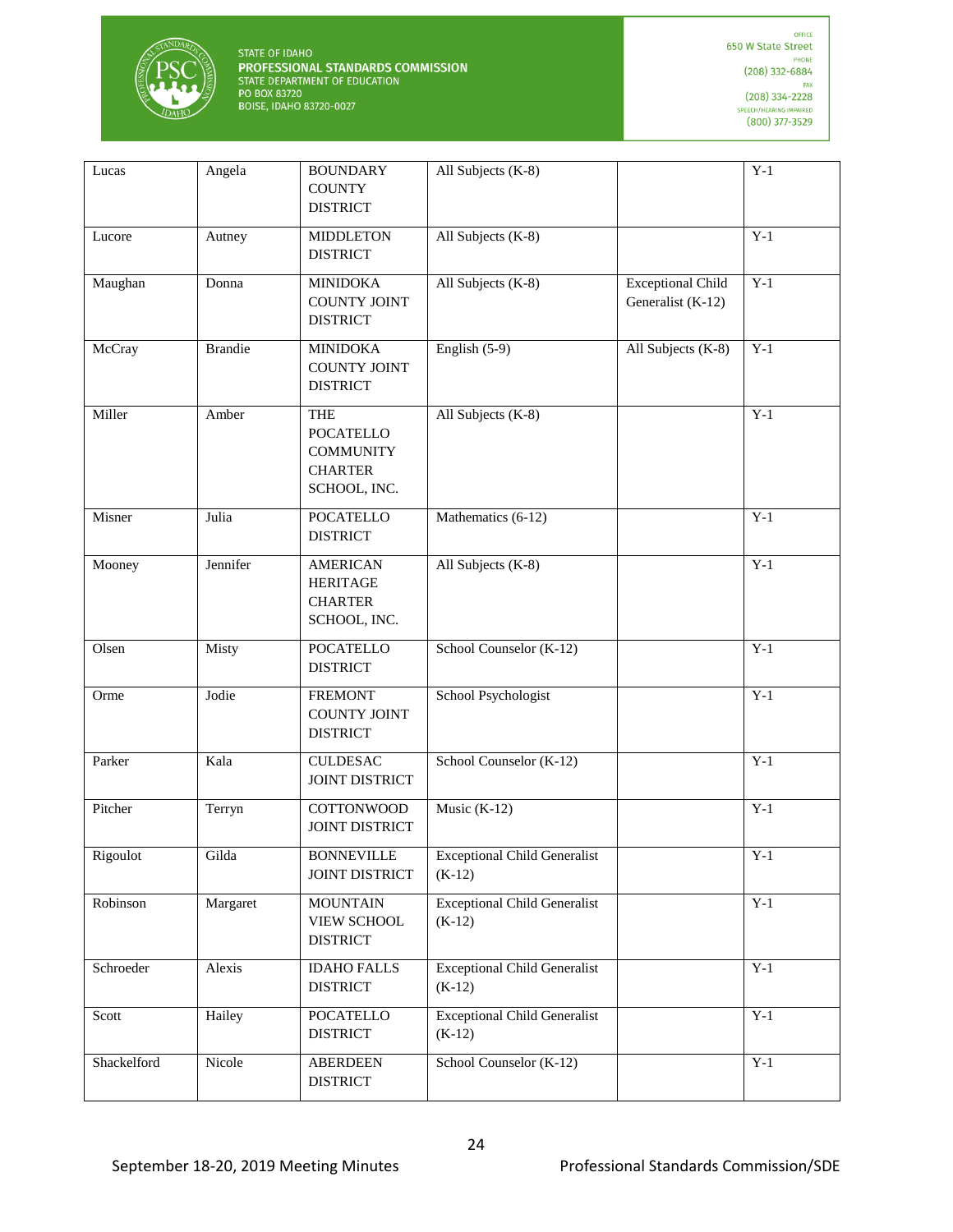

| Larry     | <b>BONNEVILLE</b><br><b>JOINT DISTRICT</b>                | Health $(6-12)$                                 |                 | $Y-1$ |
|-----------|-----------------------------------------------------------|-------------------------------------------------|-----------------|-------|
| Victoria  | <b>TWIN FALLS</b><br><b>DISTRICT</b>                      | English $(6-12)$                                |                 | $Y-1$ |
| Sharon    | <b>BOISE</b><br><b>INDEPENDENT</b><br><b>DISTRICT</b>     | World Language - French (6-<br>12)              |                 | $Y-1$ |
| Mark      | <b>POCATELLO</b><br><b>DISTRICT</b>                       | Mathematics (6-12)                              |                 | $Y-1$ |
| Lindsey   | <b>AMERICAN</b><br><b>FALLS JOINT</b><br><b>DISTRICT</b>  | English $(6-12)$                                |                 | $Y-1$ |
| Marley    | <b>MINIDOKA</b><br><b>COUNTY JOINT</b><br><b>DISTRICT</b> | All Subjects (K-8)                              |                 | $Y-2$ |
| Michelle  | <b>WEST</b><br><b>JEFFERSON</b><br><b>DISTRICT</b>        | All Subjects (K-8)                              |                 | $Y-2$ |
| Charmaine | POST FALLS<br><b>DISTRICT</b>                             | <b>Exceptional Child Generalist</b><br>$(K-12)$ |                 | $Y-2$ |
| Sandra    | <b>BLACKFOOT</b><br><b>DISTRICT</b>                       | All Subjects (K-8)                              | English $(5-9)$ | $Y-2$ |
| Courtney  | CALDWELL<br><b>DISTRICT</b>                               | All Subjects (K-8)                              |                 | $Y-2$ |
| Keisha    | <b>BONNEVILLE</b><br>JOINT DISTRICT                       | Physical Education (PE) (K-<br>12)              |                 | $Y-2$ |
| Charlie   | <b>BLACKFOOT</b><br><b>DISTRICT</b>                       | School Counselor (K-12)                         |                 | $Y-2$ |
| KayAnn    | <b>BLACKFOOT</b><br><b>DISTRICT</b>                       | School Social Worker                            |                 | $Y-2$ |
| James     | FIRTH DISTRICT                                            | <b>Exceptional Child Generalist</b><br>$(K-12)$ |                 | $Y-2$ |
| Loriann   | TETON COUNTY<br><b>DISTRICT</b>                           | School Counselor $(K-12)$                       |                 | $Y-2$ |
| Kallia    | JOINT SCHOOL<br>DISTRICT NO. 2                            | Deaf/Hard of Hearing (K-12)                     |                 | $Y-2$ |
| Molly     | <b>CALDWELL</b><br><b>DISTRICT</b>                        | English as a Second Language<br>$(ESL) (K-12)$  |                 | $Y-2$ |
| Linda     | <b>POTLATCH</b><br><b>DISTRICT</b>                        | School Counselor (K-12)                         |                 | $Y-2$ |
|           |                                                           |                                                 |                 |       |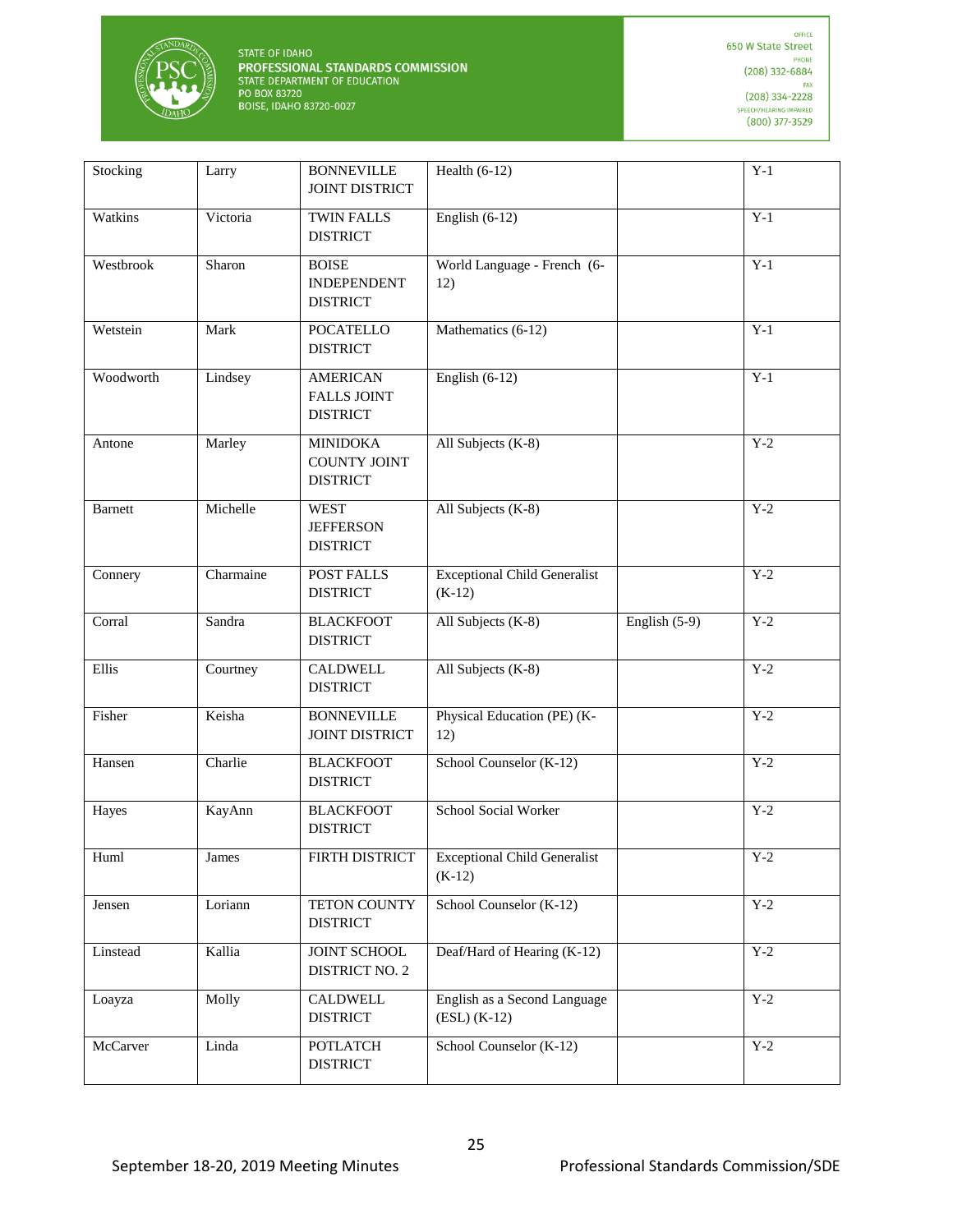

| Nelson      | Kristen         | CASSIA<br><b>COUNTY JOINT</b><br><b>DISTRICT</b>                     | School Counselor (K-12)                         |                                            | $Y-2$ |
|-------------|-----------------|----------------------------------------------------------------------|-------------------------------------------------|--------------------------------------------|-------|
| Orban       | Justin          | FILER DISTRICT                                                       | Health $(6-12)$                                 | <b>Physical Education</b><br>$(PE)$ (6-12) | $Y-2$ |
| Pearson     | Laura           | <b>BLACKFOOT</b><br><b>DISTRICT</b>                                  | English $(6-12)$                                |                                            | $Y-2$ |
| Peck        | Andrew          | JOINT SCHOOL<br><b>DISTRICT NO. 2</b>                                | Music $(K-12)$                                  |                                            | $Y-2$ |
| Peterson    | Kari            | WHITE PINE<br><b>CHARTER</b><br>SCHOOL, INC.                         | School Counselor (K-12)                         |                                            | $Y-2$ |
| Peterson    | Derek           | <b>AMERICAN</b><br><b>HERITAGE</b><br><b>CHARTER</b><br>SCHOOL, INC. | Natural Science (6-12)                          | <b>Biological Science</b><br>$(6-12)$      | $Y-2$ |
| Powers      | Ainsley         | CASSIA<br><b>COUNTY JOINT</b><br><b>DISTRICT</b>                     | Physical Education (PE) (K-<br>12)              |                                            | $Y-2$ |
| Rosenfeld   | Ryan            | <b>BLACKFOOT</b><br><b>DISTRICT</b>                                  | All Subjects (K-8)                              |                                            | $Y-2$ |
| Turner      | Adam            | <b>MINIDOKA</b><br><b>COUNTY JOINT</b><br><b>DISTRICT</b>            | Visual Arts (K-12)                              |                                            | $Y-2$ |
| Umphenour   | Adetta          | <b>BOUNDARY</b><br><b>COUNTY</b><br><b>DISTRICT</b>                  | School Counselor (K-12)                         |                                            | $Y-2$ |
| VanBuren    | <b>Brittany</b> | <b>CALDWELL</b><br><b>DISTRICT</b>                                   | Physical Education (PE) (K-<br>12)              |                                            | $Y-2$ |
| Waechtler   | Tifani          | WEST SIDE<br>JOINT DISTRICT                                          | Physical Education (PE) (6-<br>12)              |                                            | $Y-2$ |
| Ward        | Kimberly        | <b>POCATELLO</b><br><b>DISTRICT</b>                                  | All Subjects (K-8)                              |                                            | $Y-2$ |
| Weaver      | Rachel          | KELLOGG JOINT<br><b>DISTRICT</b>                                     | School Counselor (K-12)                         |                                            | $Y-2$ |
| Williams    | Camille         | <b>CASSIA</b><br><b>COUNTY JOINT</b><br><b>DISTRICT</b>              | All Subjects (K-8)                              |                                            | $Y-2$ |
| Wolff       | Maryam          | JOINT SCHOOL<br>DISTRICT NO. 2                                       | <b>Exceptional Child Generalist</b><br>$(K-12)$ |                                            | $Y-2$ |
| Abercrombie | Joseph          | <b>BLACKFOOT</b><br><b>DISTRICT</b>                                  | School Principal (Pre-K-12)                     |                                            | $Y-3$ |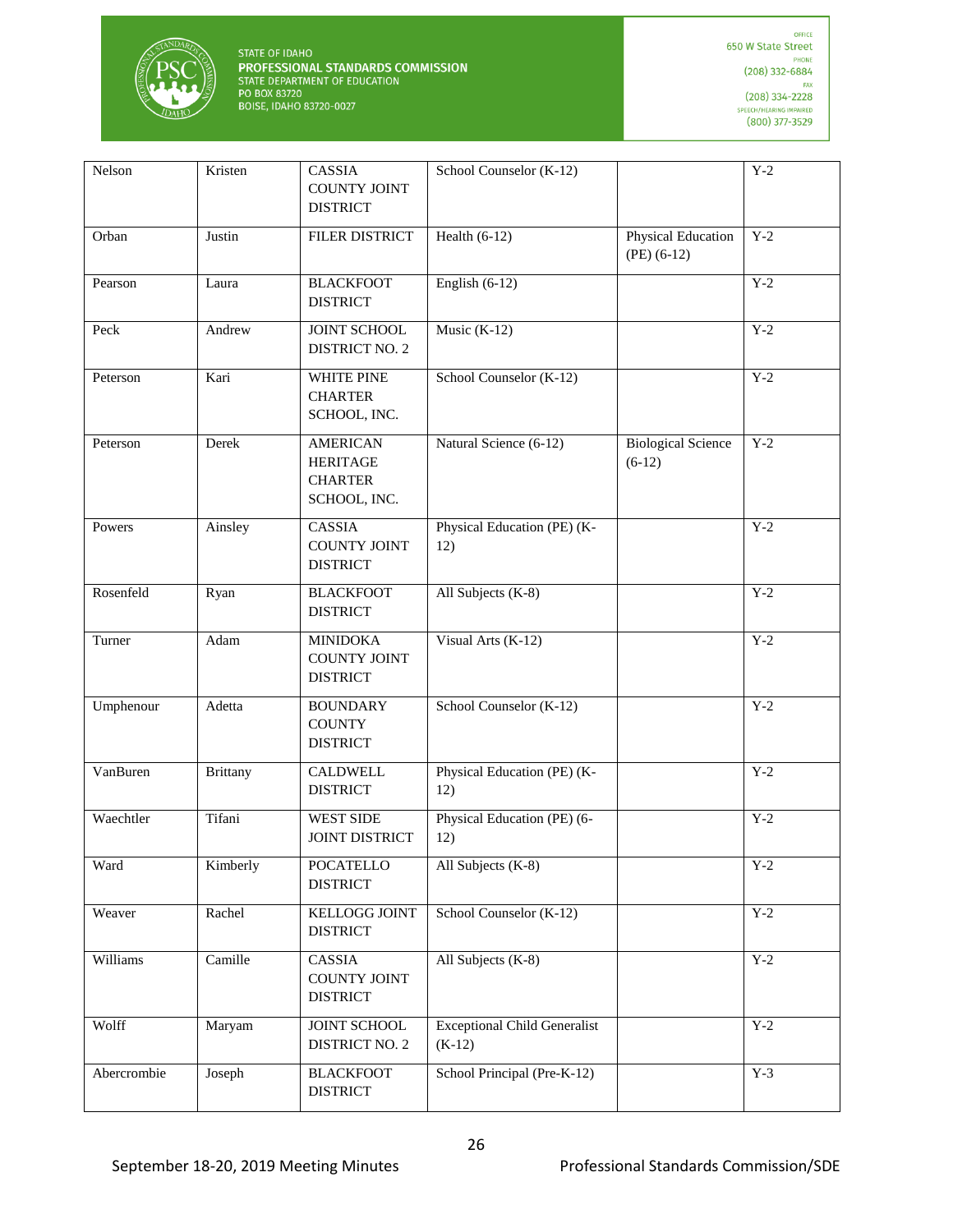

| Duncan        | Jessi     | CASSIA<br><b>COUNTY JOINT</b><br><b>DISTRICT</b>   | All Subjects (K-8)                                                                      |                 | $Y-3$            |
|---------------|-----------|----------------------------------------------------|-----------------------------------------------------------------------------------------|-----------------|------------------|
| Evans         | Sunny     | <b>POCATELLO</b><br><b>DISTRICT</b>                | School Counselor (K-12)                                                                 |                 | $Y-3$            |
| Gates         | Walter    | <b>IDAHO FALLS</b><br><b>DISTRICT</b>              | School Counselor (K-12)                                                                 |                 | $\overline{Y-3}$ |
| Gates         | Rachel    | <b>IDAHO FALLS</b><br><b>DISTRICT</b>              | <b>Blended Early Childhood</b><br>Education/Early Childhood<br>Special Education (PK-3) |                 | $Y-3$            |
| Golden        | Taro      | JOINT SCHOOL<br><b>DISTRICT NO. 2</b>              | School Principal (Pre-K-12)                                                             |                 | $Y-3$            |
| Knopp         | Chancey   | CASSIA<br><b>COUNTY JOINT</b><br><b>DISTRICT</b>   | Economics (6-12)                                                                        |                 | $Y-3$            |
| Kvamme        | Emily     | <b>IDAHO FALLS</b><br><b>DISTRICT</b>              | Theater Arts $(6-12)$                                                                   |                 | $Y-3$            |
| Olivas-Chavez | Olga      | <b>TETON COUNTY</b><br><b>DISTRICT</b>             | All Subjects (K-8)                                                                      |                 | $Y-3$            |
| Smith         | Tammie    | RIRIE JOINT<br><b>DISTRICT</b>                     | All Subjects (K-8)                                                                      |                 | $Y-3$            |
| Thompson      | Claire    | TETON COUNTY<br><b>DISTRICT</b>                    | All Subjects (K-8)                                                                      |                 | $Y-3$            |
| Veseky        | Victoria  | <b>SANDPOINT</b><br><b>CHARTER</b><br>SCHOOL, INC. | School Counselor (K-12)                                                                 |                 | $Y-3$            |
| Wilcox        | Jeannette | KAMIAH JOINT<br><b>DISTRICT</b>                    | School Counselor (K-12)                                                                 |                 | $Y-3$            |
| Wonderlich    | Jason     | <b>CALDWELL</b><br><b>DISTRICT</b>                 | Physical Education (PE) (K-<br>12)                                                      | Health $(K-12)$ | $Y-3$            |
| Perez         | Melyssa   | <b>TWIN FALLS</b><br><b>DISTRICT</b>               | All Subjects $(K-8)$                                                                    |                 | $Y-4$            |
| Sanders       | Ellen     | <b>BLAINE</b><br><b>COUNTY</b><br><b>DISTRICT</b>  | Music $(6-12)$                                                                          |                 | $Y-4$            |
| Smith         | Courtnie  | <b>BLACKFOOT</b><br><b>DISTRICT</b>                | School Counselor (K-12)                                                                 |                 | $Y-4$            |
| Wellard       | Seth      | <b>BONNEVILLE</b><br>JOINT DISTRICT                | All Subjects (K-8)                                                                      |                 | $Y-4$            |
| Kalac         | Dana      | PROJECT PATCH<br><b>SCHOOL</b>                     | Mathematics (6-12)                                                                      |                 | $Y-2$            |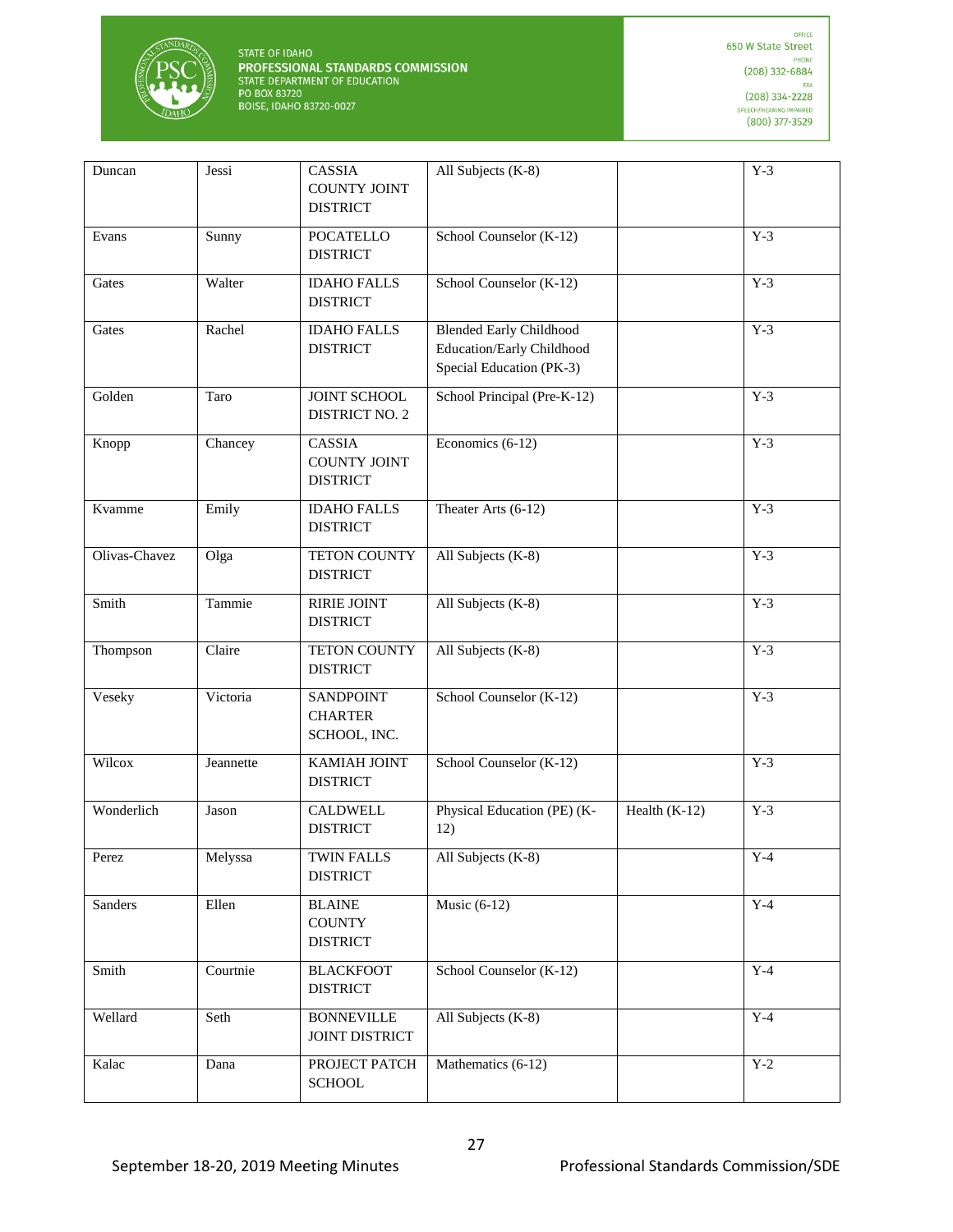

The authorization committee reviewed 87 teacher to new applications with a total of 89 endorsement for the 2019-20 school year. There were two applications with two endorsements were moved to the next meeting, upon completion. In summary, 85 applications were approved with 87 endorsements, as follows:

| <b>Last Name</b> | <b>First Name</b> | <b>District</b>                                                                    | <b>Endorse Name Req (1)</b>                     | <b>Endorse Name</b><br>Req(2) | New/Renewal<br>Year |
|------------------|-------------------|------------------------------------------------------------------------------------|-------------------------------------------------|-------------------------------|---------------------|
| Atchely          | Cynthia           | TETON COUNTY<br><b>DISTRICT</b>                                                    | <b>Exceptional Child Generalist</b><br>$(K-12)$ |                               | $Y-1$               |
| Bateman          | Audrey            | <b>POCATELLO</b><br><b>DISTRICT</b>                                                | <b>Exceptional Child Generalist</b><br>$(K-12)$ |                               | $\overline{Y-1}$    |
| Campbell         | Chelsey           | MINIDOKA COUNTY<br><b>JOINT DISTRICT</b>                                           | All Subjects (K-8)                              |                               | $Y-1$               |
| Coats            | Matthew           | <b>CASSIA COUNTY</b><br>JOINT DISTRICT                                             | All Subjects (K-8)                              |                               | $\overline{Y-1}$    |
| Hodgkins         | Catherine         | POST FALLS<br><b>DISTRICT</b>                                                      | <b>Exceptional Child Generalist</b><br>$(K-12)$ |                               | $Y-1$               |
| Lewis            | Beckie            | VALLEY DISTRICT                                                                    | Mathematics (6-12)                              |                               | $Y-1$               |
| Lidik            | Pamela            | NAMPA SCHOOL<br><b>DISTRICT</b>                                                    | <b>Exceptional Child Generalist</b><br>$(K-12)$ |                               | $Y-1$               |
| Valencia         | Gabriela          | <b>CASSIA COUNTY</b><br>JOINT DISTRICT                                             | All Subjects (K-8)                              |                               | $Y-1$               |
| Zabala           | Kristy            | <b>IDAHO ARTS</b><br>CHARTER SCHOOL,<br>INC.                                       | Mathematics (6-12)                              |                               | $Y-1$               |
| Capson           | Meagan            | <b>BLACKFOOT</b><br><b>DISTRICT</b>                                                | All Subjects (K-8)                              |                               | $Y-2$               |
| Christensen      | Janet             | <b>BLACKFOOT</b><br><b>DISTRICT</b>                                                | All Subjects (K-8)                              |                               | $Y-2$               |
| Anderson         | Andrea            | <b>BLAINE COUNTY</b><br><b>DISTRICT</b>                                            | Teacher Librarian (K-12)                        |                               | $\overline{Y-1}$    |
| Dawes            | Kati              | POTLATCH DISTRICT                                                                  | Mathematics - Basic (5-9)                       |                               | $Y-1$               |
| Gerard           | Craig             | <b>BLACKFOOT</b><br><b>CHARTER</b><br><b>COMMUNITY</b><br>LEARNING CENTER,<br>INC. | School Principal (Pre-K-12)                     |                               | $Y-1$               |
| Haugen           | Kari              | <b>BLAINE COUNTY</b><br><b>DISTRICT</b>                                            | Teacher Librarian (K-12)                        |                               | $\overline{Y-1}$    |
| Hedrick          | Casey             | NAMPA SCHOOL<br><b>DISTRICT</b>                                                    | Natural Science (6-12)                          |                               | $Y-1$               |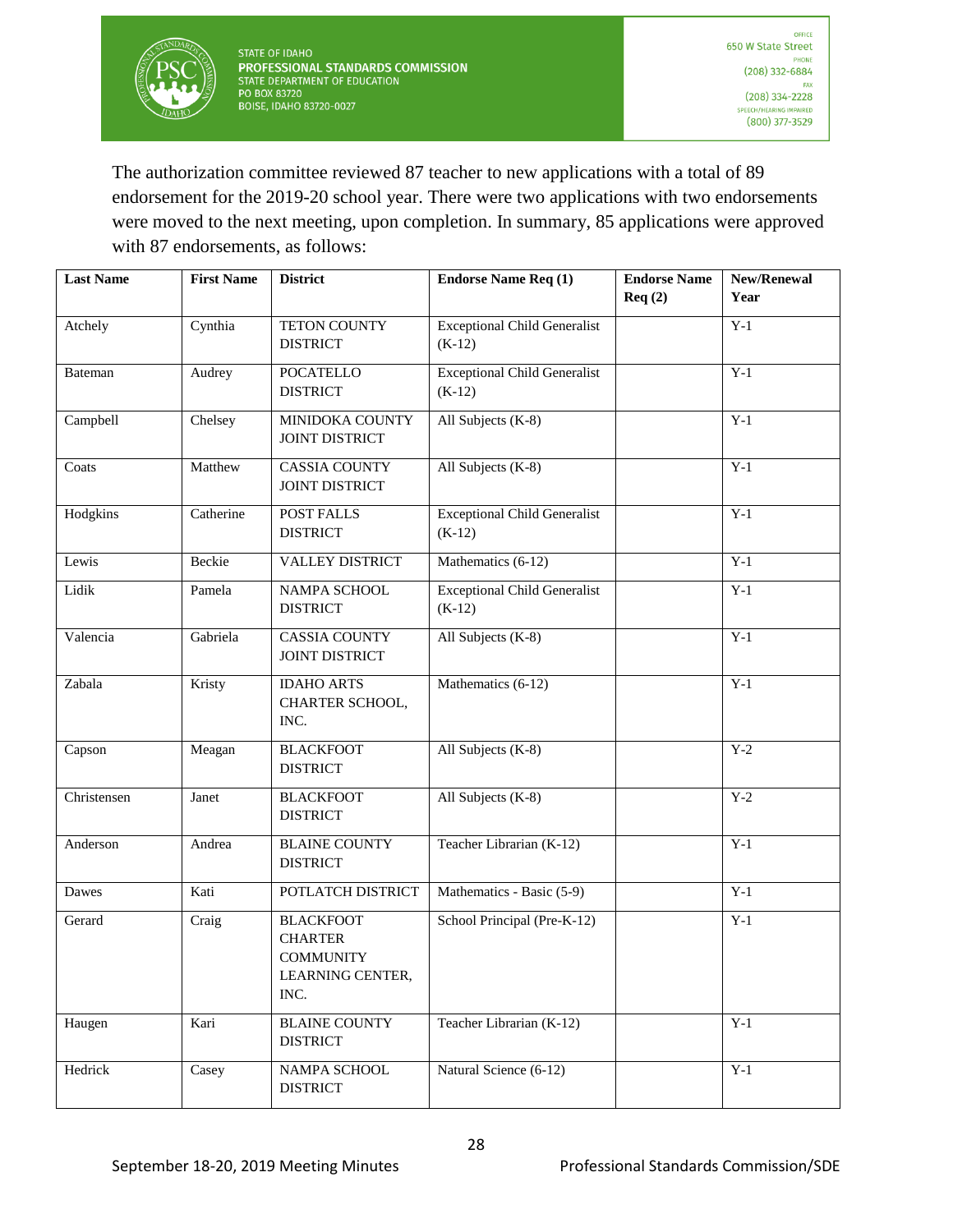

| Jensen       | Scottie  | <b>BLACKFOOT</b><br><b>DISTRICT</b>             | English $(6-12)$                                                                               |                        | $Y-1$            |
|--------------|----------|-------------------------------------------------|------------------------------------------------------------------------------------------------|------------------------|------------------|
| Lee          | Ramona   | JOINT SCHOOL<br><b>DISTRICT NO. 2</b>           | Visual Impairment $(K-12)$                                                                     |                        | $Y-1$            |
| Legg         | Keri Ann | <b>MIDDLETON</b><br><b>DISTRICT</b>             | Teacher Librarian (K-12)                                                                       |                        | $Y-1$            |
| Lyon         | Toni     | NAMPA SCHOOL<br><b>DISTRICT</b>                 | Economics (6-12)                                                                               |                        | $Y-1$            |
| Newhouse     | Harmon   | <b>BOUNDARY</b><br><b>COUNTY DISTRICT</b>       | School Principal (Pre-K-12)                                                                    |                        | $Y-1$            |
| Nicholls     | Joey     | <b>MIDDLETON</b><br><b>DISTRICT</b>             | Teacher Librarian (K-12)                                                                       |                        | $Y-1$            |
| Taylor       | Nikki    | <b>BONNEVILLE JOINT</b><br><b>DISTRICT</b>      | Health $(6-12)$                                                                                |                        | $Y-1$            |
| Velasquez    | Lisa     | <b>CALDWELL</b><br><b>DISTRICT</b>              | School Principal (Pre-K-12)                                                                    |                        | $Y-1$            |
| Cabrera      | Heidi    | <b>BOISE INDEPENDENT</b><br><b>DISTRICT</b>     | English $(6-12)$                                                                               | Visual Arts (6-<br>12) | $\overline{Y-2}$ |
| Durrant      | Gregory  | <b>MINIDOKA COUNTY</b><br><b>JOINT DISTRICT</b> | School Principal (Pre-K-12)                                                                    |                        | $Y-2$            |
| Estes        | Chelsie  | <b>LAKELAND</b><br><b>DISTRICT</b>              | Mathematics (6-12)                                                                             |                        | $Y-2$            |
| Fisk         | Mark     | <b>IDAHO STEM</b><br>ACADEMY, INC.              | School Principal (Pre-K-12)                                                                    |                        | $Y-2$            |
| Karry        | Jose     | JOINT SCHOOL<br><b>DISTRICT NO. 2</b>           | English as a Second<br>Language (ESL) (K-12)                                                   |                        | $Y-2$            |
| Larsen       | Nancy    | <b>KELLOGG JOINT</b><br><b>DISTRICT</b>         | Superintendent (Pre-K-12)                                                                      |                        | $Y-2$            |
| Newhall      | Cristin  | <b>BOISE INDEPENDENT</b><br><b>DISTRICT</b>     | Music $(K-12)$                                                                                 |                        | $Y-2$            |
| Sanders      | Derek    | <b>IDAHO FALLS</b><br><b>DISTRICT</b>           | Mathematics (6-12)                                                                             |                        | $Y-2$            |
| Throckmorton | Jayne    | <b>IDAHO FALLS</b><br><b>DISTRICT</b>           | <b>Blended Early Childhood</b><br><b>Education/Early Childhood</b><br>Special Education (PK-3) |                        | $Y-2$            |
| Toldson      | Corey    | <b>BONNEVILLE JOINT</b><br><b>DISTRICT</b>      | School Counselor (K-12)                                                                        |                        | $Y-2$            |
| Winkle       | Natalya  | <b>BOISE INDEPENDENT</b><br><b>DISTRICT</b>     | English $(6-12)$                                                                               |                        | $Y-2$            |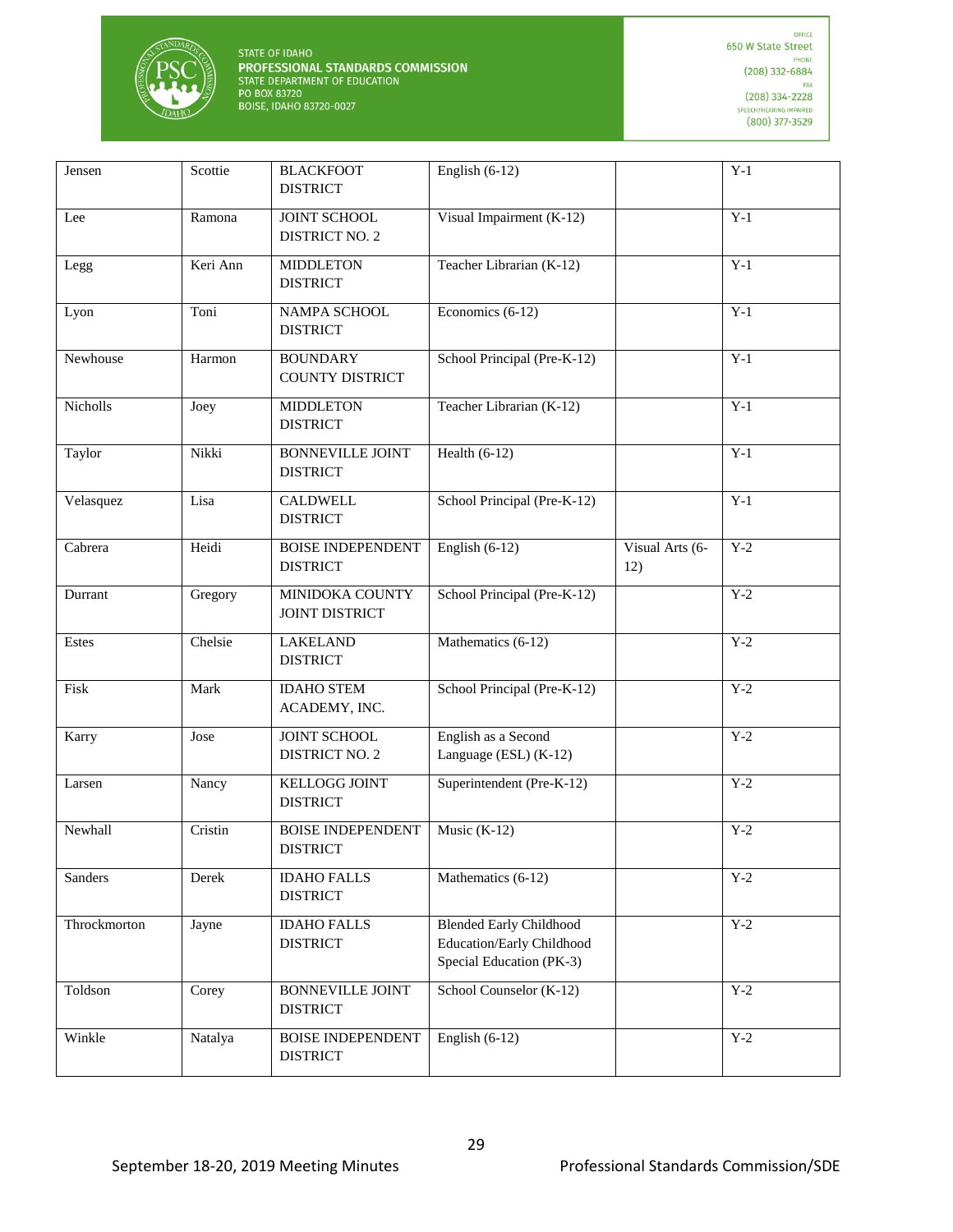

| Wood                | Marci        | WHITEPINE JOINT<br>SCHOOL DISTRICT                             | Economics (6-12)                                                                               | Psychology (6-<br>12) | $Y-2$            |
|---------------------|--------------|----------------------------------------------------------------|------------------------------------------------------------------------------------------------|-----------------------|------------------|
| Christensen         | Sarah        | <b>TETON COUNTY</b><br><b>DISTRICT</b>                         | Physical Education (PE) (6-<br>12)                                                             |                       | $Y-3$            |
| Miller              | Michelle     | <b>BONNEVILLE JOINT</b><br><b>DISTRICT</b>                     | Teacher Librarian (K-12)                                                                       |                       | $Y-3$            |
| <b>Breshears</b>    | Jenifer      | <b>IDAHO STEM</b><br>ACADEMY, INC.                             | Natural Science (6-12)                                                                         |                       | $Y-4$            |
| Horn                | Gabriel      | <b>CALDWELL</b><br><b>DISTRICT</b>                             | School Psychologist                                                                            |                       | $Y-1$            |
| Mathie              | Kelsey       | <b>BLACKFOOT</b><br><b>DISTRICT</b>                            | Mathematics (6-12)                                                                             |                       | $Y-1$            |
| Schurdell           | Joy          | JOINT SCHOOL<br><b>DISTRICT NO. 2</b>                          | <b>Exceptional Child Generalist</b><br>$(K-12)$                                                |                       | $Y-1$            |
| Baker               | Heidi        | <b>POCATELLO</b><br><b>DISTRICT</b>                            | Health $(5-9)$                                                                                 |                       | $Y-1$            |
| Bergstrom           | Jeffrey      | <b>MIDDLETON</b><br><b>DISTRICT</b>                            | Communication (6-12)                                                                           |                       | $Y-1$            |
| Blakely             | Joni         | <b>IDAHO FALLS</b><br><b>DISTRICT</b>                          | All Subjects (K-8)                                                                             |                       | $Y-1$            |
| <b>Boal-Thowson</b> | Gillian      | <b>HERITAGE</b><br><b>COMMUNITY</b><br>CHARTER SCHOOL,<br>INC. | Health $(6-12)$                                                                                |                       | $Y-1$            |
| Bonney              | Danna        | <b>IDAHO FALLS</b><br><b>DISTRICT</b>                          | <b>Blended Early Childhood</b><br><b>Education/Early Childhood</b><br>Special Education (PK-3) |                       | $Y-1$            |
| Cantrell            | Lorinda      | MIDVALE DISTRICT                                               | Biological Science (6-12)                                                                      |                       | $Y-1$            |
| Channell            | <b>Brody</b> | FREMONT COUNTY<br><b>JOINT DISTRICT</b>                        | History $(6-12)$                                                                               |                       | $Y-1$            |
| Chapman             | Alyssa       | <b>FORGE</b><br>INTERNATIONAL,<br>$LLC$                        | World Language - Spanish<br>$(K-12)$                                                           |                       | $\overline{Y-1}$ |
| Dahl                | Mary         | <b>TWIN FALLS</b><br><b>DISTRICT</b>                           | English as a Second<br>Language (ESL) $(K-12)$                                                 |                       | $Y-1$            |
| Dearing             | Nathan       | Cherry Gulch                                                   | Mathematics (5-9)                                                                              |                       | $Y-1$            |
| Gallagher           | Patrick      | NEZPERCE JOINT<br><b>DISTRICT</b>                              | Mathematics (6-12)                                                                             |                       | $Y-1$            |
| Garling             | Melissa      | <b>TWIN FALLS</b><br><b>DISTRICT</b>                           | English as a Second<br>Language (ESL) (K-12)                                                   |                       | $Y-1$            |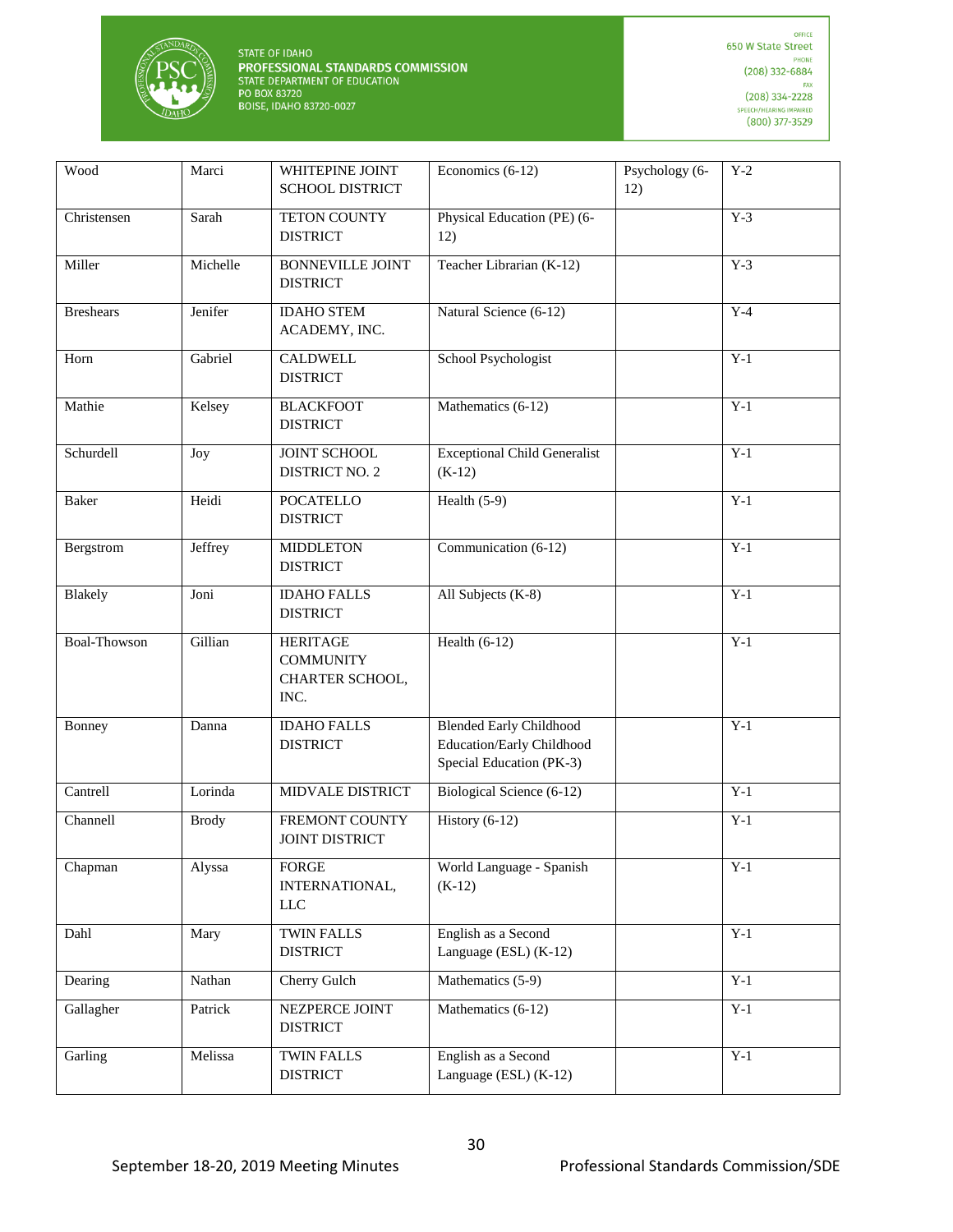

| Robert        | JOINT SCHOOL<br><b>DISTRICT NO. 2</b>                        | World Language - German<br>$(K-12)$              | $Y-1$            |
|---------------|--------------------------------------------------------------|--------------------------------------------------|------------------|
| Stephanie     | <b>JOINT SCHOOL</b><br><b>DISTRICT NO. 2</b>                 | <b>Exceptional Child Generalist</b><br>$(K-12)$  | $\overline{Y-1}$ |
| Brenna        | <b>VICTORY CHARTER</b><br>SCHOOL, INC.                       | History $(6-12)$                                 | $Y-1$            |
| Aaron         | <b>Grace Lutheran Schools</b>                                | American Government/<br>Political Science (6-12) | $Y-1$            |
| Erica         | <b>CALDWELL</b><br><b>DISTRICT</b>                           | Physical Science (6-12)                          | $Y-1$            |
| Joshua        | VICTORY CHARTER<br>SCHOOL, INC.                              | Mathematics (6-12)                               | $Y-1$            |
| Cheyenne      | MCCALL-DONNELLY<br>JOINT SCHOOL<br><b>DISTRICT</b>           | Mathematics - Basic (6-12)                       | $Y-1$            |
| Michael       | <b>CASSIA COUNTY</b><br><b>JOINT DISTRICT</b>                | Economics (6-12)                                 | $Y-1$            |
| Michael       | Alzar School                                                 | Physics $(6-12)$                                 | $Y-1$            |
| Marrissa      | Cherry Gulch                                                 | English $(5-9)$                                  | $Y-1$            |
| Matthew       | Cherry Gulch                                                 | Physical Education (PE) (K-<br>12)               | $Y-1$            |
| James         | <b>JOINT SCHOOL</b><br><b>DISTRICT NO. 2</b>                 | Physical Education (PE) (K-<br>12)               | $Y-1$            |
| <b>Brandi</b> | <b>BRUNEAU-GRAND</b><br>VIEW JOINT SCHOOL<br><b>DISTRICT</b> | Communication (6-12)                             | $Y-1$            |
| Megan         | <b>CALDWELL</b><br><b>DISTRICT</b>                           | Early Childhood Special<br>Education (PK-3)      | $Y-1$            |
| Sarah         | Cherry Gulch                                                 | Social Studies (5-9)                             | $Y-1$            |
| Gretchen      | JOINT SCHOOL<br><b>DISTRICT NO. 2</b>                        | Gifted and Talented (K-12)                       | $Y-1$            |
| Alison        | WHITEPINE JOINT<br>SCHOOL DISTRICT                           | Mathematics (6-12)                               | $Y-1$            |
| Renay         | <b>TWIN FALLS</b><br><b>DISTRICT</b>                         | English as a Second<br>Language (ESL) (K-12)     | $Y-1$            |
| Colin         | SHOSHONE JOINT<br><b>DISTRICT</b>                            | English $(6-12)$                                 | $Y-1$            |
| Nicholas      | <b>POCATELLO</b><br><b>DISTRICT</b>                          | Economics $(6-12)$                               | $Y-1$            |
|               |                                                              |                                                  |                  |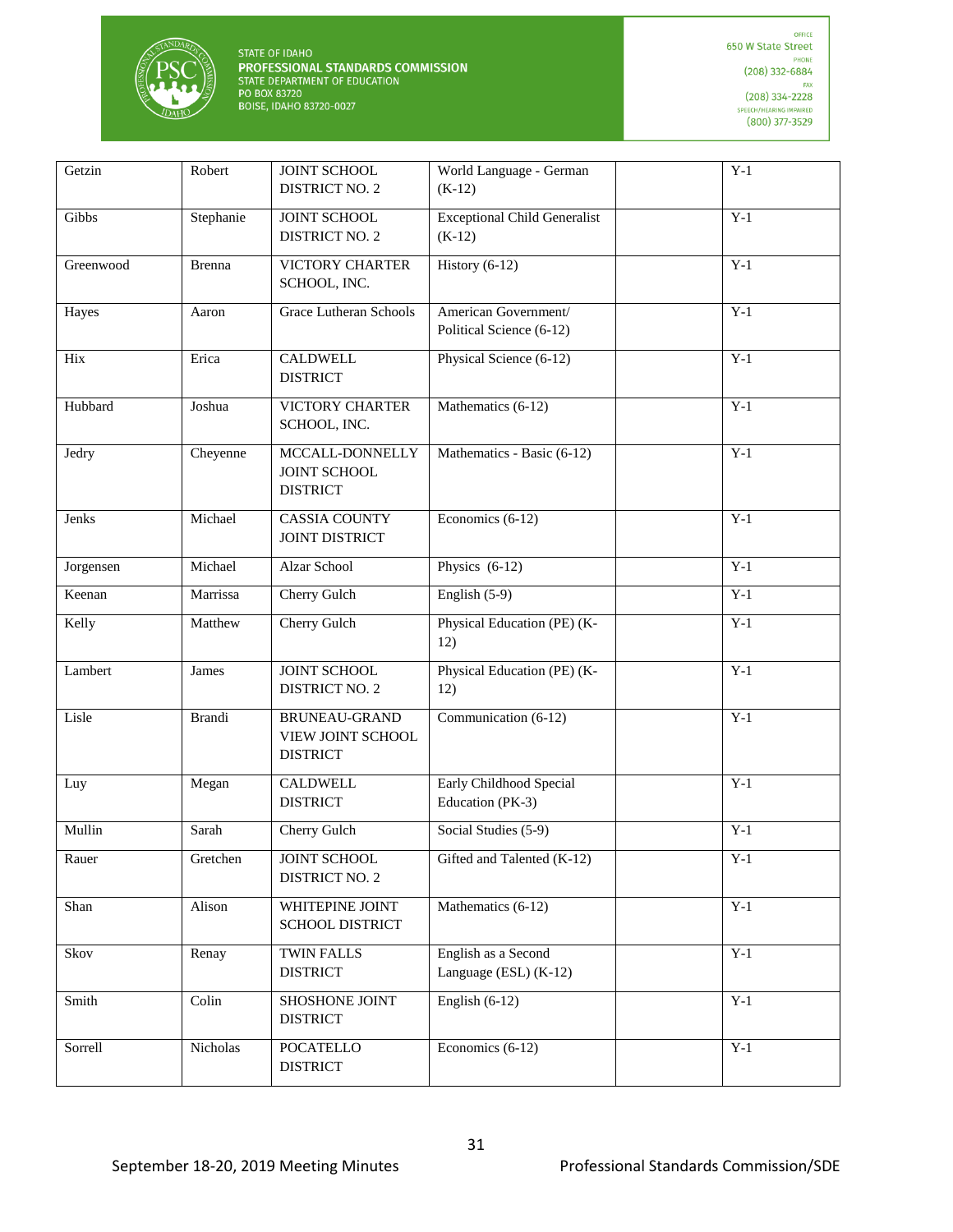

| Stout            | <b>Bryson</b> | <b>JOINT SCHOOL</b><br><b>DISTRICT NO. 2</b> | Biological Science (6-12)                    | $Y-1$ |
|------------------|---------------|----------------------------------------------|----------------------------------------------|-------|
| Strobel          | Michael       | <b>BONNEVILLE JOINT</b><br><b>DISTRICT</b>   | English $(6-12)$                             | $Y-1$ |
| Tuprin           | Catherine     | <b>TWIN FALLS</b><br><b>DISTRICT</b>         | English as a Second<br>Language (ESL) (K-12) | $Y-1$ |
| Walker           | Benjamin      | <b>BONNEVILLE JOINT</b><br><b>DISTRICT</b>   | Economics (6-12)                             | $Y-1$ |
| Weideman         | Clarissa      | <b>FRUITLAND</b><br><b>DISTRICT</b>          | Economics (6-12)                             | $Y-1$ |
| Donnelly         | Jessica       | <b>IDAHO FALLS</b><br><b>DISTRICT</b>        | Physics $(6-12)$                             | $Y-2$ |
| Gillette-Shippen | Kaly          | <b>BONNEVILLE JOINT</b><br><b>DISTRICT</b>   | History $(6-12)$                             | $Y-2$ |
| Glaser           | Beth          | <b>CALDWELL</b><br><b>DISTRICT</b>           | Early Childhood Special<br>Education (PK-3)  | $Y-2$ |
| Hansen           | Marcy         | <b>MIDVALE DISTRICT</b>                      | Physical Education (PE) (K-<br>12)           | $Y-2$ |
| Lineberry        | Justin        | <b>TWIN FALLS</b><br><b>DISTRICT</b>         | Health $(K-12)$                              | $Y-2$ |
| Ward             | Keri          | JEFFERSON COUNTY<br><b>JOINT DISTRICT</b>    | World Language - Spanish<br>$(K-12)$         | $Y-2$ |

The authorizations committee reviewed zero pupil service staff applications with a total of zero endorsements for the 2019-20 school year.

The authorizations committee reviewed nine Career Technical Education content specialist applications with a total of nine endorsements for the 2019-20 school year, as follows:

| <b>Last Name</b> | <b>First Name</b> | <b>District</b>                               | <b>Endorse Name Req (1)</b>                | <b>New/Renewal Year</b> |
|------------------|-------------------|-----------------------------------------------|--------------------------------------------|-------------------------|
| Dewey            | Adam              | MURTAUGH JOINT DISTRICT                       | CTE - Business Technology Education (6-12) | $Y-1$                   |
| Hadley           | Lisa              | HIGHLAND JOINT DISTRICT                       | Business Technology Education (6-12)       | $Y-1$                   |
| Hill             | Heidi             | <b>BOISE INDEPENDENT</b><br><b>DISTRICT</b>   | CTE - Family and Consumer Sciences (6-12)  | $Y-2$                   |
| Sudweeks         | Karlie            | WEST JEFFERSON DISTRICT                       | CTE - Business Technology Education (6-12) | $Y-2$                   |
| <b>Barrus</b>    | Steven            | <b>MADISON DISTRICT</b>                       | $\sharp N/A$                               | $Y-3$                   |
| <b>DeCecchis</b> | Hillary           | <b>SANDPOINT CHARTER</b><br>SCHOOL, INC.      | $\sharp N/A$                               | $Y-3$                   |
| Knopp            | Chancey           | <b>CASSIA COUNTY JOINT</b><br><b>DISTRICT</b> | CTE - Business Technology Education (6-12) | $Y-3$                   |
| Stanford         | Nichole           | <b>MADISON DISTRICT</b>                       | $\sharp N/A$                               | $Y-3$                   |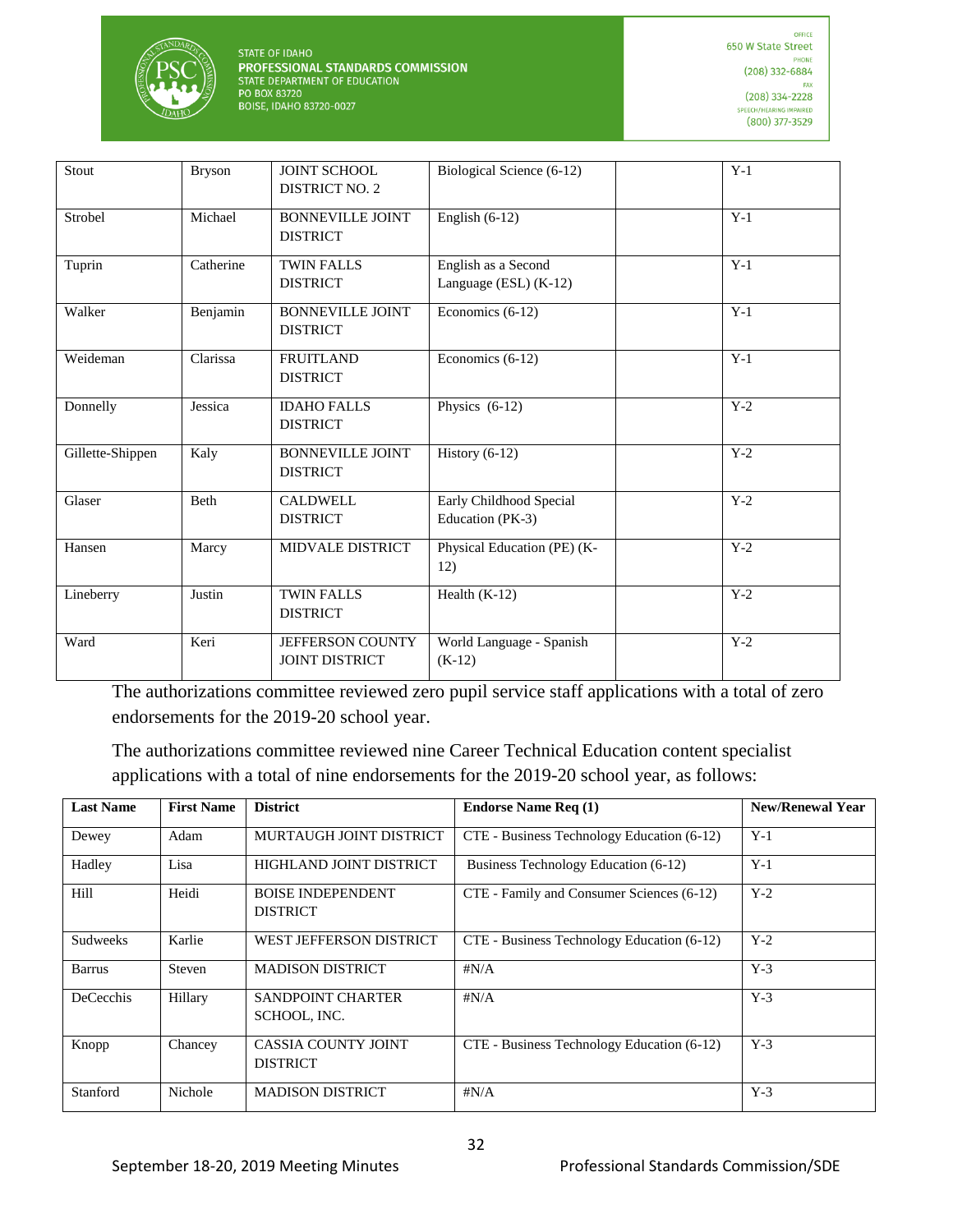

| Trotter<br>Larıe | <b>JOINT SCHOOL DISTRICT</b><br>NO.2 | Agriculture Science and Technology (6-12) | $\mathbf{v}$<br>$1 - 3$<br>__ |
|------------------|--------------------------------------|-------------------------------------------|-------------------------------|
|------------------|--------------------------------------|-------------------------------------------|-------------------------------|

The authorizations committee reviewed five Career Technical Education teacher to new applications with a total of six endorsements for the 2019-20 school year, as follows:

| <b>Last Name</b> | First<br><b>Name</b> | <b>District</b>                             | <b>Endorse Name Req (1)</b>                        | <b>Endorse Name</b><br>Req(2)                   | <b>New/Renewal Year</b> |
|------------------|----------------------|---------------------------------------------|----------------------------------------------------|-------------------------------------------------|-------------------------|
| Babiracki        | Daniel               | <b>JOINT SCHOOL</b><br>DISTRICT NO. 2       | CTE OS - General Engineering<br>$(PLW) (6-12)$     |                                                 | $Y-1$                   |
| Fenwick          | Jami                 | <b>BOISE INDEPENDENT</b><br><b>DISTRICT</b> | <b>Business Technology Education</b><br>$(6-12)$   | Marketing<br>Technology<br>Education (6-<br>12) | $Y-1$                   |
| Ruhl             | Justin               | CALDWELL DISTRICT                           | CTE - Agriculture Science and<br>Technology (6-12) |                                                 | $Y-1$                   |
| Heggen           | Rhonda               | <b>BOISE INDEPENDENT</b><br><b>DISTRICT</b> | CTE - Family and Consumer<br>Sciences $(6-12)$     |                                                 | $Y-2$                   |
| Woodworth        | Lisa                 | ROCKLAND DISTRICT                           | Agriculture Science and<br>Technology $(6-12)$     |                                                 | $Y-2$                   |

The authorizations committee reviewed and recommends approval to the State Board of Education 24 emergency provisional applications with a total of 28 endorsements for the 2019- 20 school year, as follows:

| <b>Last Name</b> | <b>First Name</b> | <b>District</b>                                           | <b>Endorse Name Req (1)</b> | <b>Endorse Name Req</b><br>(2) | <b>New/Renewal</b><br>Year |
|------------------|-------------------|-----------------------------------------------------------|-----------------------------|--------------------------------|----------------------------|
| Cook             | Laree             | <b>MINIDOKA</b><br><b>COUNTY JOINT</b><br><b>DISTRICT</b> | All Subjects (K-8)          |                                | $Y-1$                      |
| Fennell          | Katelyn           | <b>MINIDOKA</b><br><b>COUNTY JOINT</b><br><b>DISTRICT</b> | All Subjects (K-8)          |                                | $Y-1$                      |
| Lawson           | Chad              | <b>CALDWELL</b><br><b>DISTRICT</b>                        | All Subjects (K-8)          |                                | $Y-1$                      |
| Schug            | Matthew           | LAKELAND<br><b>DISTRICT</b>                               | Mathematics (6-12)          |                                | $Y-1$                      |
| Anderson         | Kaylen            | <b>CASSIA COUNTY</b><br><b>JOINT DISTRICT</b>             | All Subjects (K-8)          |                                | $Y-1$                      |
| Gill             | Jessica           | <b>MINIDOKA</b><br><b>COUNTY JOINT</b><br><b>DISTRICT</b> | All Subjects (K-8)          |                                | $Y-1$                      |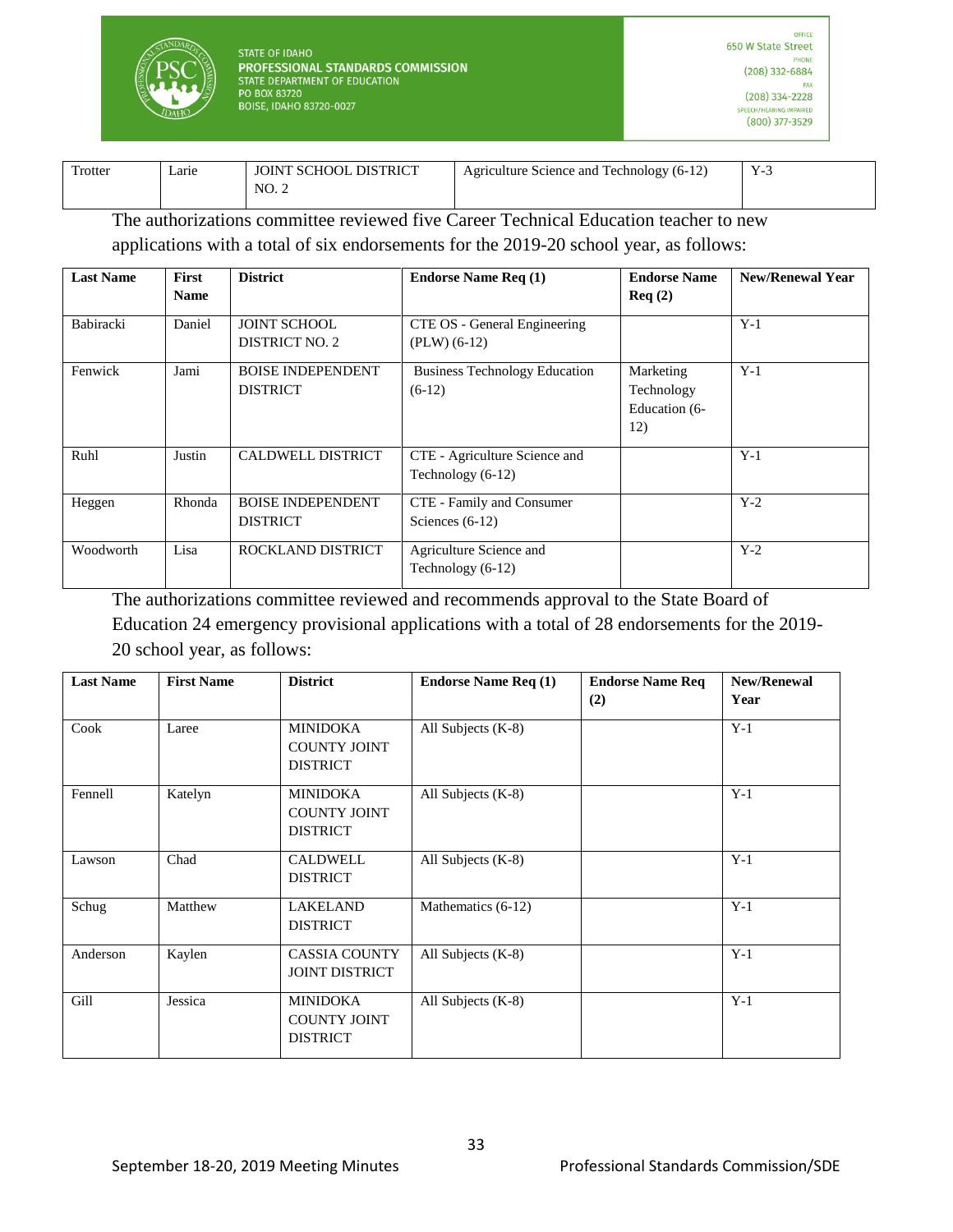

| <b>Sagers</b>   | Kelsi       | <b>MINIDOKA</b><br><b>COUNTY JOINT</b><br><b>DISTRICT</b>     | All Subjects (K-8)                                        |                                                  | $Y-1$ |
|-----------------|-------------|---------------------------------------------------------------|-----------------------------------------------------------|--------------------------------------------------|-------|
| Solis           | Angela      | <b>CASSIA COUNTY</b><br>JOINT DISTRICT                        | All Subjects (K-8)                                        |                                                  | $Y-1$ |
| Stevenson       | Allison     | <b>MINIDOKA</b><br><b>COUNTY JOINT</b><br><b>DISTRICT</b>     | All Subjects (K-8)                                        |                                                  | $Y-1$ |
| Campos          | Grace       | <b>CASSIA COUNTY</b><br>JOINT DISTRICT                        | English as a Second<br>Language (ESL) $(K-12)$            | All Subjects (K-8)                               | $Y-3$ |
| <b>Bromgard</b> | Eileen      | PAYETTE RIVER<br><b>TECHNICAL</b><br>ACADEMY, INC.            | CTE - Family and<br>Consumer Sciences (6-12)              |                                                  | $Y-1$ |
| Bullington      | Heather     | <b>BOISE</b><br><b>INDEPENDENT</b><br><b>DISTRICT</b>         | <b>CTE OS - Business</b><br>Management/Finance (6-<br>12) | CTE - Business<br>Technology<br>Education (6-12) | $Y-1$ |
| Kent            | Travis      | <b>MINIDOKA</b><br><b>COUNTY JOINT</b><br><b>DISTRICT</b>     | CTE OS - General<br>Engineering (PLW) (6-12)              | CTE OS - Drafting<br>$(6-12)$                    | $Y-1$ |
| <b>Burns</b>    | Laura       | <b>VICTORY</b><br><b>CHARTER</b><br>SCHOOL, INC.              | All Subjects (K-8)                                        |                                                  | $Y-1$ |
| Cooper          | Tammy       | <b>CASSIA COUNTY</b><br>JOINT DISTRICT                        | Health $(6-12)$                                           |                                                  | $Y-1$ |
| Hauger          | Christine   | <b>SODA SPRINGS</b><br>JOINT DISTRICT                         | Physical Education (PE)<br>$(6-12)$                       | $\overline{\text{Visual}}$ Arts (6-12)           | $Y-1$ |
| Hodsdon         | Janell      | MCCALL-<br><b>DONNELLY</b><br>JOINT SCHOOL<br><b>DISTRICT</b> | English $(6-12)$                                          |                                                  | $Y-1$ |
| Jones           | Miranda     | <b>MINIDOKA</b><br><b>COUNTY JOINT</b><br><b>DISTRICT</b>     | All Subjects (K-8)                                        |                                                  | $Y-1$ |
| Mestelle        | Bartholomew | <b>BOISE</b><br><b>INDEPENDENT</b><br><b>DISTRICT</b>         | Natural Science (6-12)                                    |                                                  | $Y-1$ |
| Rife            | James       | <b>HANSEN</b><br><b>DISTRICT</b>                              | Mathematics (6-12)                                        |                                                  | $Y-1$ |
| Williams        | Mary        | <b>MINIDOKA</b><br><b>COUNTY JOINT</b><br><b>DISTRICT</b>     | School Counselor (K-12)                                   |                                                  | $Y-1$ |